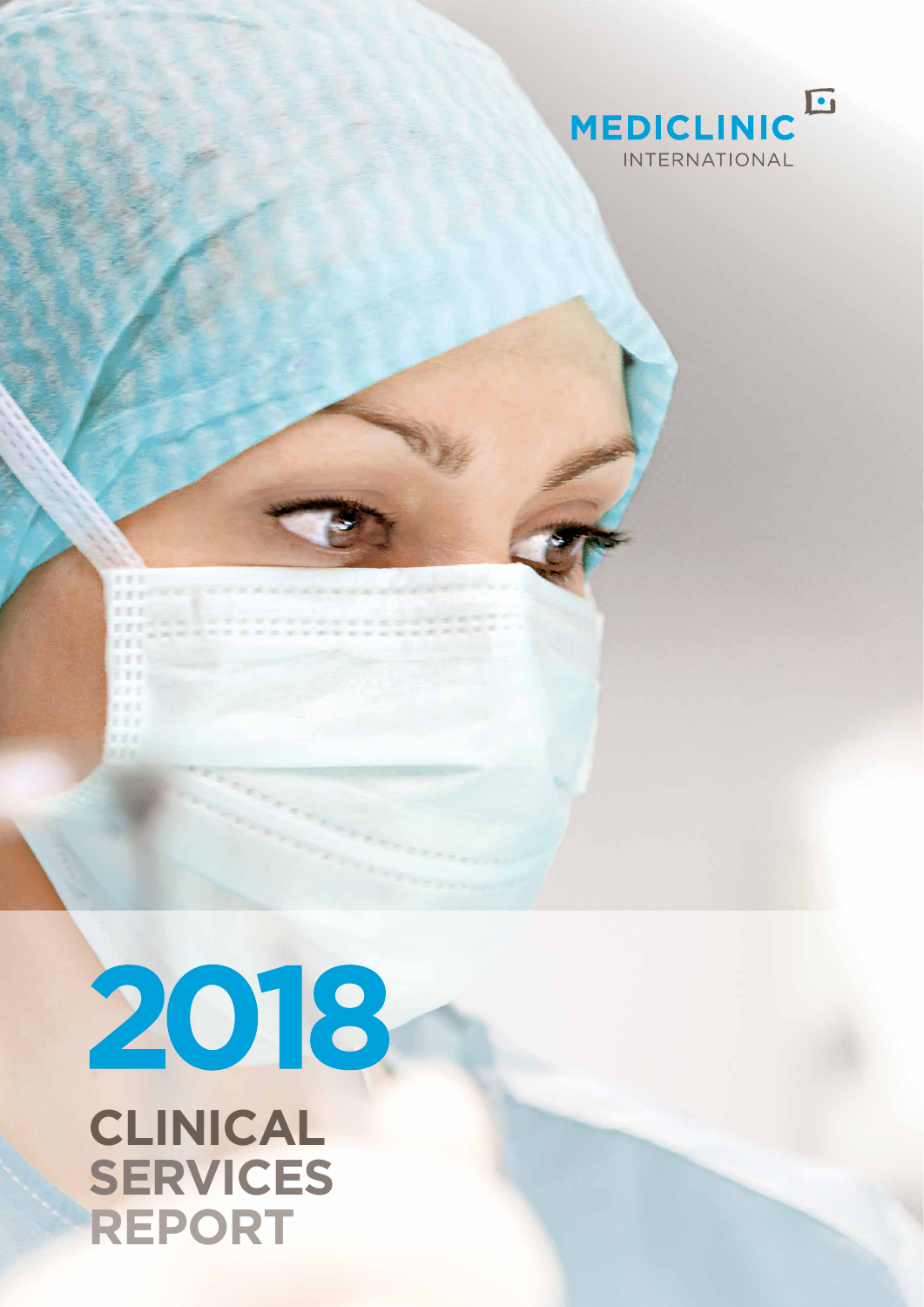## **CONTENTS** FURTHER INFORMATION

- **1 Mediclinic International**
- **4 Hirslanden**
- **10 Mediclinic Southern Africa**
- **19 Mediclinic Middle East**
- **27 Overall conclusion**
- **28 Company information**

This Clinical Services Report is published as part of a suite of reports by Mediclinic International plc ("**Mediclinic**") in respect of the financial year ended 31 March 2018, all of which are available on the Company's website at **www.mediclinic.com**.



**CSR Clinical Services Report 2018**



 **Sustainable Development Report 2018**



 **Notice of Annual General Meeting 2018**

This report was approved by the Company's Clinical Performance and Sustainability Committee on 22 May 2018.

## **GLOSSARY**

Capitalised terms used in this report are defined in **AR** the **Glossary** included in the **Annual Report and Financial Statements 2018**.

## CONTACT US

Mediclinic welcomes the opinions of its stakeholders. For any suggestions or enquiries relating to this report, please contact:

#### **Dr Ronnie van der Merwe**

Mediclinic Corporate Office PO Box 456 Stellenbosch 7599 South Africa Tel: +27 21 809 6500 E-mail: **rvdm@mediclinic.com**  Website: **www.mediclinic.com**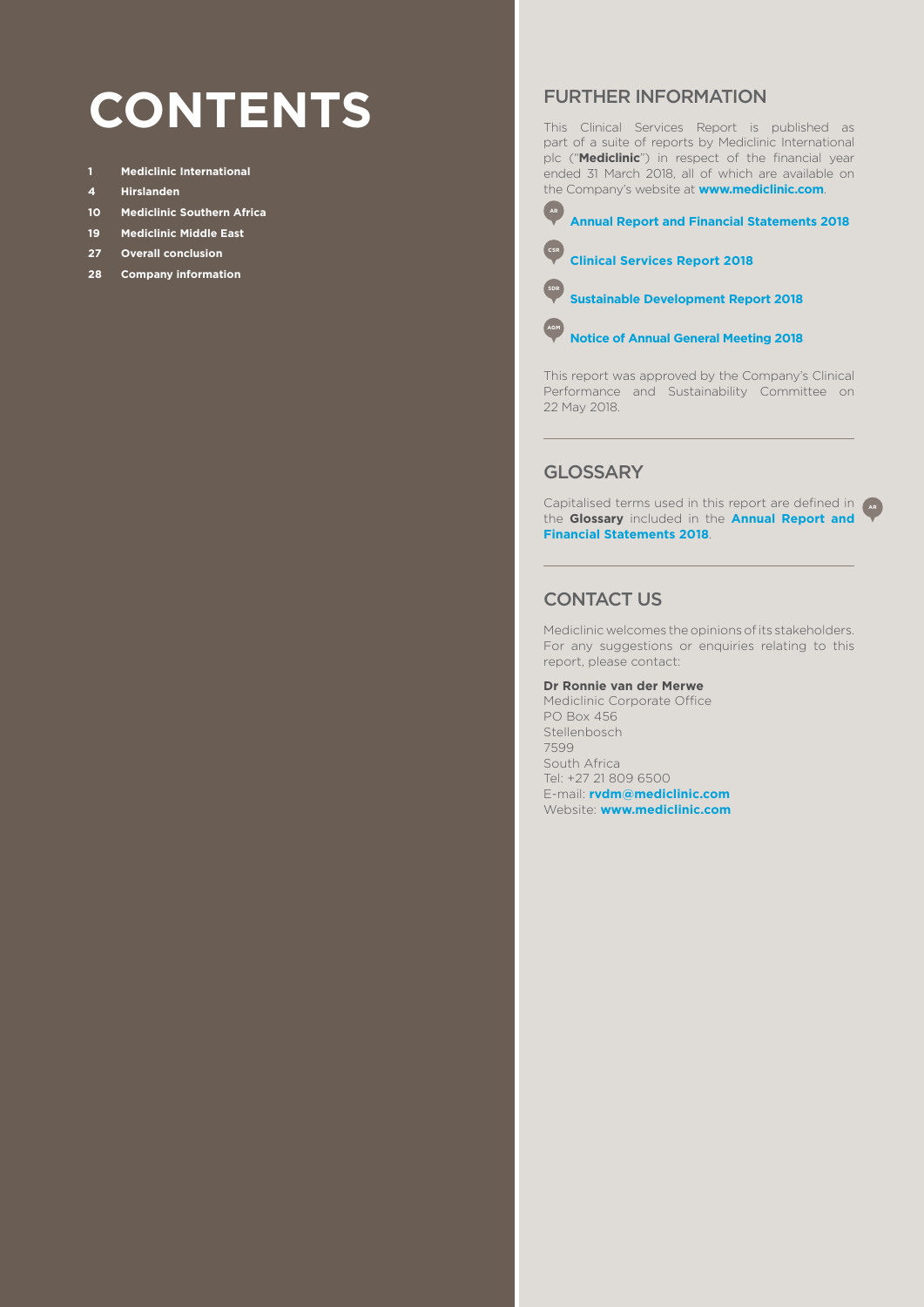## **MEDICLINIC INTERNATIONAL**

## **INTRODUCTION**

Mediclinic provides a wide range of hospital-related clinical services throughout its operating divisions. These include outpatient consultation services and pre-hospital emergency services, hospital-based emergency centres, day case surgery, acute care inpatient services and highly specialised services. Support services include laboratories, radiology, radiation oncology and nuclear medicine.

This report provides an overview of the most important characteristics of each operating division, reports on clinical performance for the calendar year 1 January 2017 to 31 December 2017, and summarises the Group's progress against clinical strategic objectives.

During the year under review, the clinical performance of the business was satisfactory across all operating divisions, and several patient safety and clinical effectiveness indicators showed improvement. In addition, many initiatives in support of clinical performance and quality improvement were launched and completed during the year.

Highlights include:

**•** the restructuring and further strengthening of clinical services leadership at hospital and corporate level across all operating divisions;

- **•** the establishment of a collaborative forum for patient safety, infection prevention and control ("**IPC**"), and clinical risk management across all operating divisions;
- **•** the refinement of methodologies to measure and report on clinical outcomes to enable divisions to quantify the effect of quality improvement initiatives and objectively measure sustainable clinical performance;
- **•** the establishment of a stroke unit at Mediclinic City Hospital, which was subsequently certified by the German Stroke Society in early 2018;
- **•** the Nursing Summit in May 2017 with nine priority areas identified to improve nursing care in Mediclinic Southern Africa; and
- **•** the certification of Klinik Hirslanden as a cancer centre in prostate and breast cancer by the German Cancer Society, the first private institution to achieve this in Switzerland.

The Group clinical services department consists of a small central team that coordinates clinical services across the divisions. The team provides strategic direction, oversight and accountability, coordinates collaboration across operating divisions, and is directly involved in selected projects.



## **CLINICAL MANAGEMENT MODEL**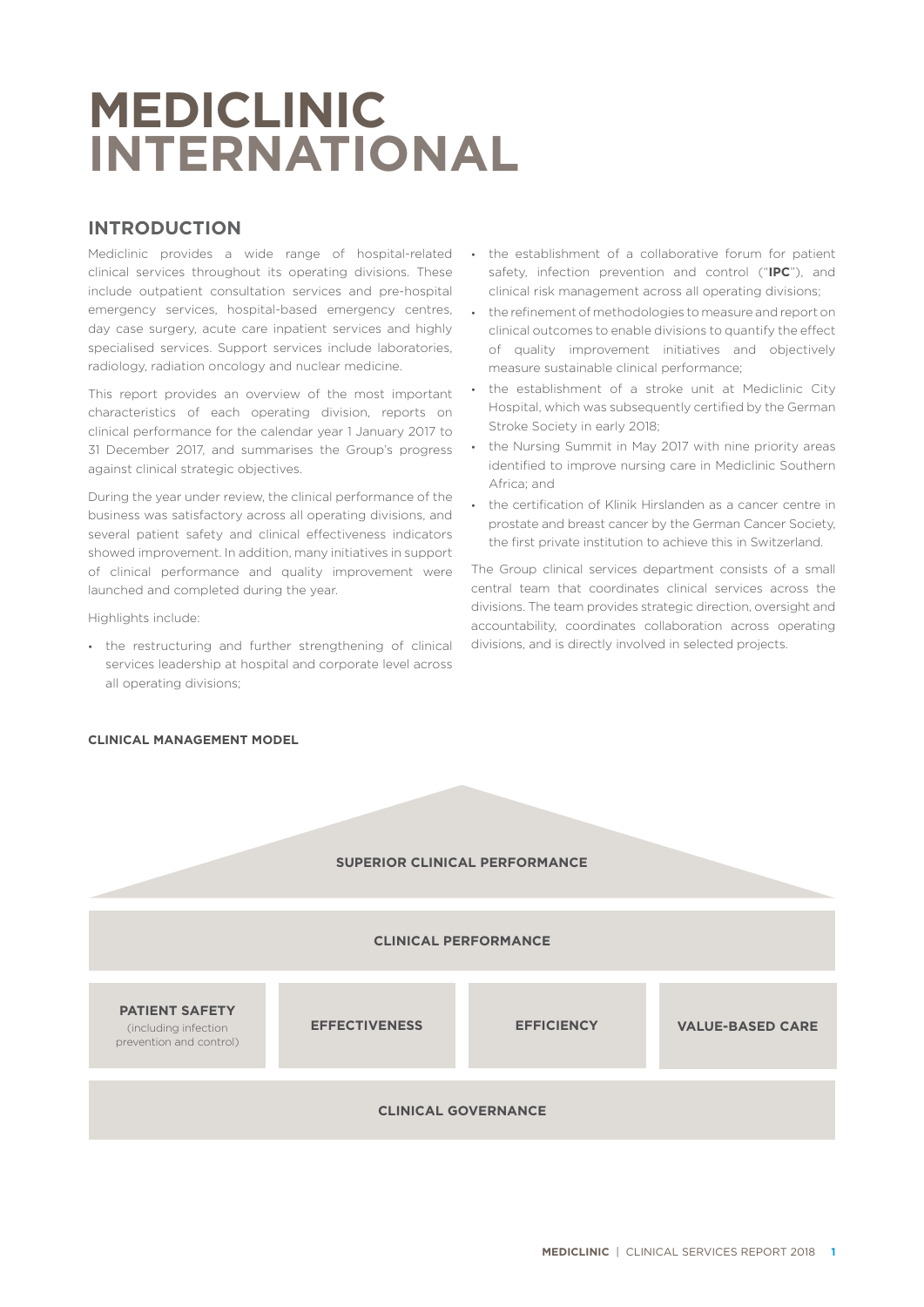## **CLINICAL PERFORMANCE**

Mediclinic developed a framework to support a structured approach to clinical management, the clinical management model. The model comprises two elements: clinical governance and clinical performance. The clinical governance foundation layer provides the structures and processes required for clinical performance. Mediclinic defines clinical governance as: governance including oversight and assurance; systems improvement; medicolegal processes and ethics; research; clinical information; clinical processes and education; and continued medical education. In this report, an overview of some governance aspects is discussed for the group and clinical performance is discussed in detail per operating division.

Clinical performance refers to the quality of the clinical processes and outcomes and is supported by the clinical performance model. The four components of the model are patient safety, effectiveness, cost efficiency and valuebased care.

When reviewing clinical performance, bear in mind that the scope of services and model of delivery of each division differ significantly, and that:

- **•** all indicators are reported per calendar year to ensure completeness and consistency, as a significant time lag needs to be provided for the collection of clinical data;
- **•** for comparative purposes, the case mix indexes of the divisions were calculated by using the internally developed clinical and cost-related groupings ("**CCRG**") system; and
- **•** statistical significance is determined for a subset of the indicators and calculated by determining whether there is a statistical difference when the mean values of 2016 are compared to the mean values of 2017.

## **GOVERNANCE**

## **Ward-to-Board accountability**

The restructuring that resulted from the acquisition of the Al Noor group, and the subsequent listing on the LSE, gave rise to a new Board and Board-aligned committees. One of these is the Clinical Performance and Sustainability sub-committee at Board level. This highlighted the need for greater cooperation and streamlining between and within divisions, as per the strategic decision taken by the Company more than two years ago. We developed a proposal that foresaw the replication of the strategic Clinical Performance and Sustainability Committee at the levels of the operating divisions, as well as at hospital level. This will allow for seamless integration of the information flow and linking these to operational clinical services committees. The latter is being linked with the consolidation of several clinical committees to improve efficiency. The Mediclinic International clinical management team suggested that the clinical services and governance committees make provision for linking in independent experts to take the role of "positive dissenters". At the same time, aligning the committees and reviewing the differences across divisions also raises the possibility of reviewing organisational pathways of accountability and, therefore, structure.

The initial pilot within the Southern African operating division was successful, with a fully functional divisional committee in place. Hospitals are currently being on-boarded. The next operating division earmarked for implementation in the 2019 financial year will be Mediclinic Middle East, followed by Hirslanden.

## **Health technology assessments**

Health technology assessments ("**HTA**") should guide the implementation of clinical workflows and equipment in healthcare organisations. HTA look at clinical and costeffectiveness, and the broader impact of healthcare treatments and tests for those who plan, provide or receive care. HTA research should be undertaken where evidence exists to show that a technology is effective, by comparing it to the current standard intervention to see which works best.

Consequently, there is a role for evaluating the evidence base for medical technology and clinical interventions across the board. This will allow for more strategic deployment of capital and allow money to be spent only on interventions and equipment that are better (i.e. faster, safer, and more cost-effective, among others). This is in stark contrast to the vendor-driven programmes that persuade clinicians of the need for new technology based on hype and good marketing, and the clinicians in turn lobby hospitals to buy equipment for them.

Having established a core competency in HTA, the Company is in the process of strengthening the facility, so, in time, it becomes a core, centrally shared service, enabling better clinical decision-making. At the same time, this expertise aids clinical standardisation.

## **Electronic health record initiatives**

An electronic health record ("**EHR**") is a transformational tool, as it results in the reorganisation of many and/or all clinical and business processes.

EHR allows for:

- **•** improving quality, safety, efficiency and reducing health disparities;
- **•** engaging patients and families in their care;
- **•** improving care coordination;
- **•** improving population and public health;
- **•** ensuring adequate privacy and security protections for personal health information;
- **•** the centralisation of some clinical services; and
- **•** future-proofing the organisation by laying the foundation for artificial intelligence ("**AI**") enhanced diagnostics, telemedicine and remote sensing, allowing the Company to expand the business into previously untapped markets.

Implementing a comprehensive digital backbone is a priority in all operating divisions. However, such implementations are business transformative and reach into every aspect of the business. Mediclinic is following a cautious but steady approach when it comes to such implementations.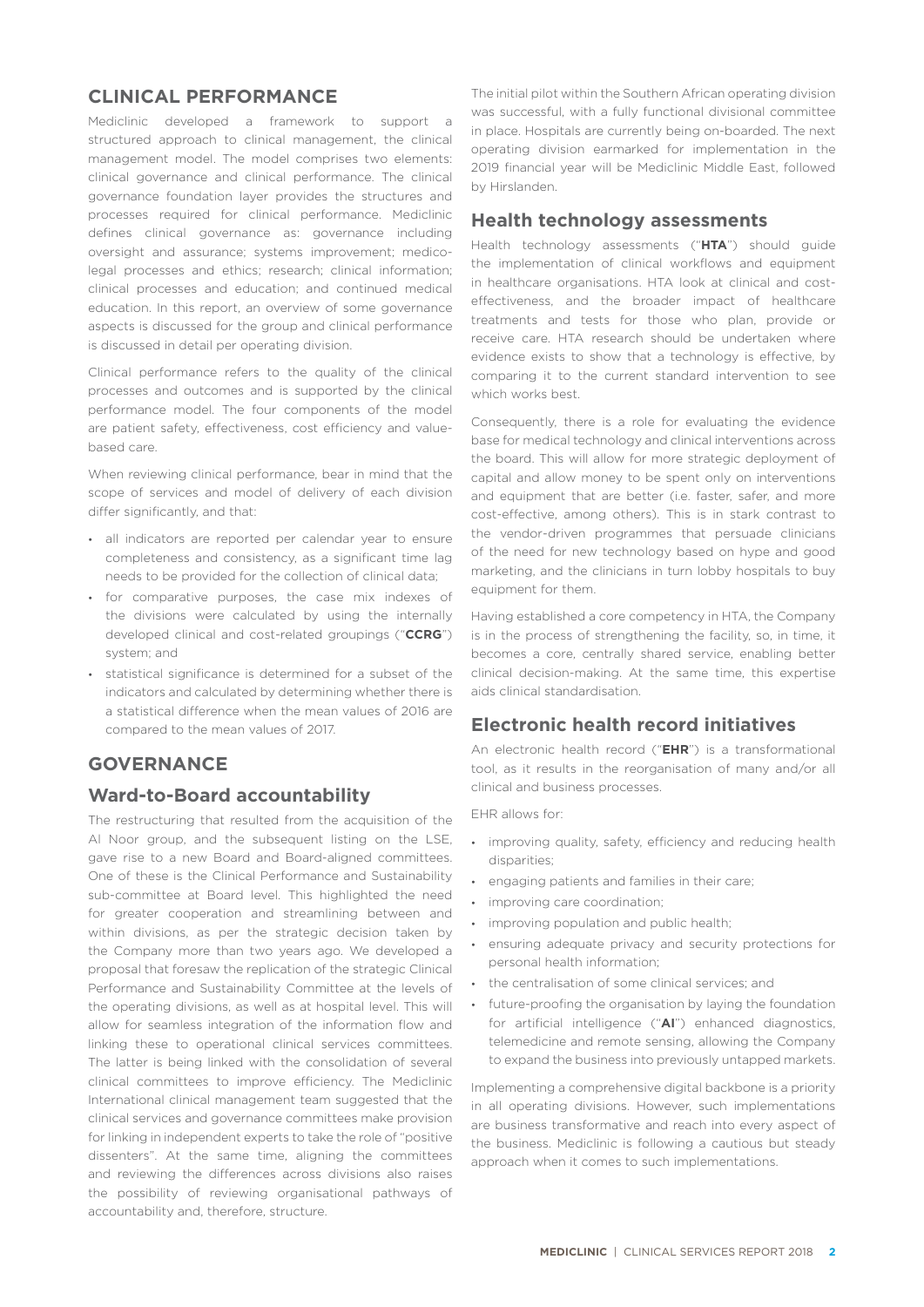The operating division in the UAE is in the process of implementing a mega suite EHR, in conjunction with a comprehensive laboratory information system and radiology information system. Linked to the rollout are: widespread user adoption sessions, in addition to the development and sign-off of clinical order sets and pathways. The first go-live is envisaged for the fourth quarter of the 2018 calendar year.

In the Swiss operating division, an EHR, in conjunction with a patient document management system, are being implemented. The first fully-fledged implementation is earmarked for the end of the 2018 calendar year. This project is part of the larger back office centralisation project, HIT2020.

The Southern African operating division is in the process of selecting an EHR solution that will suit the local operating and fiscal environment.

## **Research**

Mediclinic is in a unique position, potentially acting as an attractive partner for multinational, multisite research across its three operating divisions. In combination with cuttingedge medical and surgical care, and strengthened by an EHR backbone in two of the three divisions in the near future, Mediclinic could be a one-stop research destination for multinational medical device and pharmaceutical research. There is much to be said for developing a research culture within a healthcare organisation. This continues to be a growing focus of the Company.

At Hirslanden, a clinical trials unit that was based at Klinik Hirslanden in Zürich, was transferred to the local corporate office, with the directive to provide the necessary know-how and support for all research-related issues both for industry– as well as clinician-initiated research. Hospitals have control measures to ensure compliance with regulations and are subject to oversight.

In Mediclinic Middle East, a group Clinical Research and Ethics Committee was established to oversee, approve and monitor any research done in the operating division. This committee is now actively coordinating and overseeing all research activities in the division with some great early successes. All hospitals in Abu Dhabi and Al Ain were approved for a research licence at the Department of Health ("**DoH**").

Mediclinic Southern Africa monitors research being performed within the division and supports clinicianinitiated, industry-sponsored research.

## **Analytics**

Healthcare is a data rich environment, and Mediclinic regards its data as a valuable intangible asset. The core of Mediclinic's analytical capability is concentrated in the centralised Analytics & Reporting department, supported by the Health Information Management ("**HIM**") department. The HIM department develops grouping systems and algorithms to enrich data into meaningful information, and provides clinical support to ensure information is applied and interpreted correctly. All the information resides in an international data warehouse. The combined teams developed and maintained

various alternative reimbursement models for Mediclinic Southern Africa, and manage an extensive number of clinical performance indicators. A composite clinical performance indicator was developed and implemented recently. Powerful analytical software is used, and team members undergo regular training. The establishment of a machine learning capability is being planned for the near future.

## **PROGRESS AGAINST OBJECTIVES**

- **•** A master data management programme, compiling and governing data relating to affiliated doctors, was implemented in Southern Africa.
- **•** Clinical performance measures and operational dashboards were refined.
- **•** Established a patient safety sub-committee to standardise and enhance collaboration across the Group.
- **•** Started an initiative to coordinate collaboration of nursing services across operating divisions.
- **•** Established a collaborative forum for clinical risk management across the Group.
- **•** Sourced a clinical adverse event and clinical risk management solution suitable for the Group.
- **•** Initiatives are underway to coordinate health technology assessments centrally. These initiatives will be further refined.
- **•** Thought leadership, oversight and close collaboration were provided in the selection of an EHR system in the Middle East and Southern Africa divisions.
- **•** Continued collaboration and support are provided to Hirslanden with the implementation of its EHR systems.

## **FUTURE OBJECTIVES**

- **•** Implement a clinical adverse event and clinical risk management system across the Group.
- **•** Further refine and optimise the clinical performance model and clinical performance indicators.
- **•** Further drive collaboration on nursing across the Group.
- **•** Support the operating divisions in eradicating never events and decreasing the number of Serious Adverse Events ("**SAE**").
- **•** Refine and optimise the medication management process across the Group.
- **•** Establish a machine learning capability.
- **•** Continue to provide thought leadership, oversight and close collaboration in the selection of an EHR system in Mediclinic Southern Africa.
- **•** Develop an integrated clinical digital roadmap, including artificial intelligence, machine learning and telemedicine.
- **•** Continue to collaborate with and provide support to Mediclinic Middle East and Hirslanden with the implementation of their EHR systems.
- **•** Refine and optimise the clinical governance structure to enforce the Ward-to-Board accountability framework across the Group.
- **•** Centrally advise and coordinate clinical research across the Group.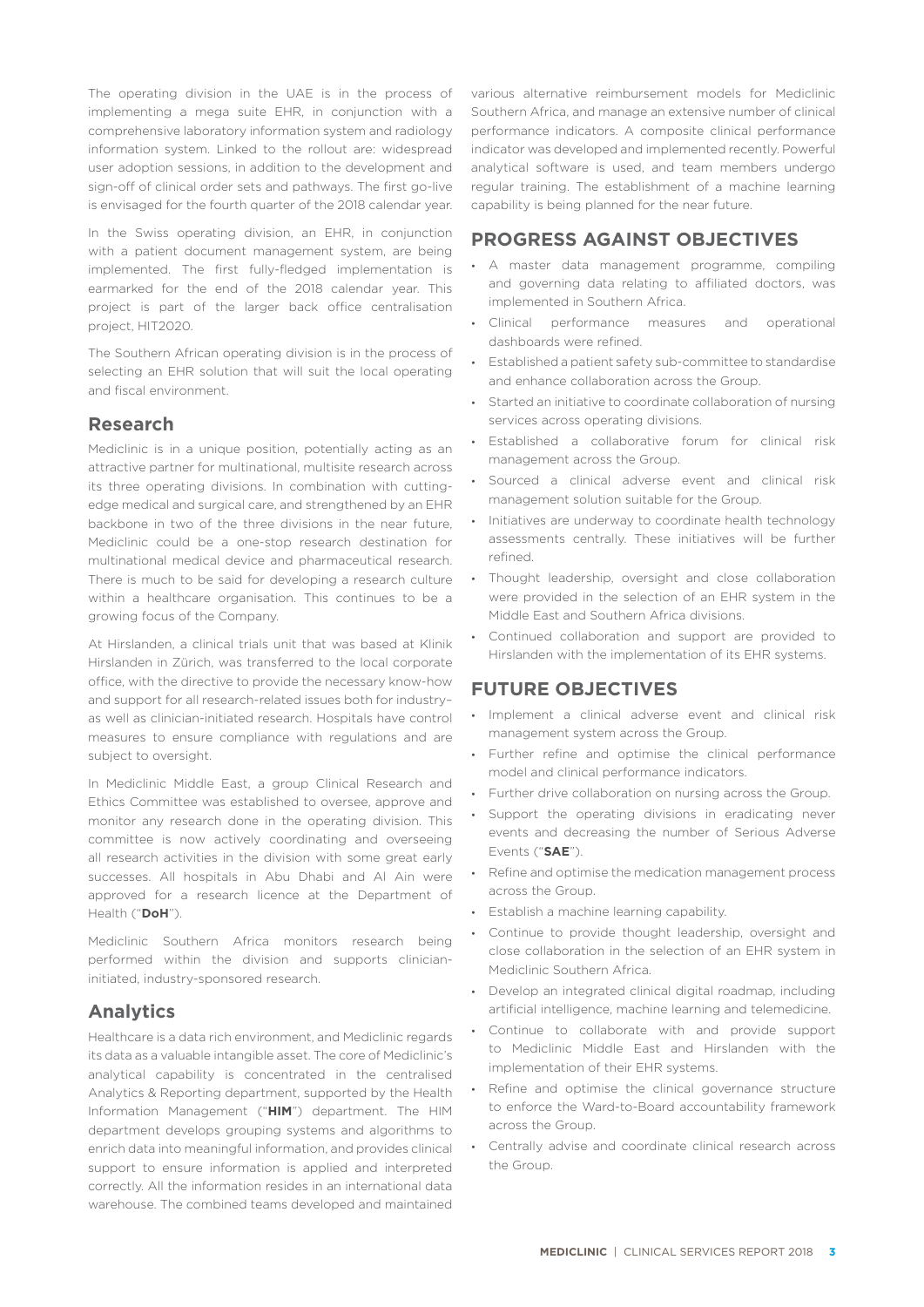## **HIRSLANDEN**

Hirslanden operates 17 facilities and four outpatient clinics across 11 cantons in Switzerland. The hospital services range from routine procedures and medical treatment plans in seven smaller secondary care community hospitals to highly specialised, complex and technologically advanced treatment modalities in seven larger tertiary care city hospitals.

Most cases are elective in nature, and services, such as advanced neonatal critical care and major trauma, are provided by the cantonal and university teaching facilities. Most admitting doctors are self-employed, but doctors working in the fields of hospital-based specialities, such as anaesthetics and internal medicine, are employed at certain hospitals. Radiology, nuclear medicine and radiation oncology services are, in most instances, owned and operated by the hospitals themselves.

The burden of disease of the Swiss population mainly consists of chronic diseases commonly associated with lifestyle and old age. The burden of communicable (infectious) diseases and trauma is very small. The chronic underlying medical conditions that might be present in a patient on admission to a hospital may have a significant impact on the level of care the patient receives and/or length of stay the patient will experience during hospitalisation. In 2017, the proportion of patients admitted to hospital with chronic underlying diseases was approximately 20%, and hypertension, diabetes mellitus and obesity were the most common diseases present.

The CCRG case mix index of Hirslanden was 1.47 in 2017. This is mainly due to its high load of complex and technologically advanced cases in an older population. In keeping with a high case mix index, Hirslanden's inpatient length of stay for 2017 was at 4.78 days, measured in calendar days.

All Hirslanden facilities are ISO 9001:2008 certified, the international standard that specifies requirements for a quality management system. All hospitals will have to adopt the new version of the standard, ISO 9001:2015 by September 2018, in accordance with which Hirslanden Clinique La Colline, Hirslanden Klinik Aarau, Klinik Belair, Hirslanden Klinik Birshof and Klinik Stephanshorn are already certified. Through this process, all Hirslanden hospitals and operations follow the *Business Excellence* model set out by the European Foundation for Quality Management ("**EFQM**").

Hirslanden has a well-developed organisational structure in clinical management. Every Hirslanden hospital has a person fulfilling the role of a quality manager, an infection control specialist, a critical incident manager as well as several subcommittees for quality, IPC and critical incident reporting. The clinical services department at the Hirslanden corporate office coordinates the activities of the sub-committees, and clinical key performance indicators ("**KPI**") monitor their activities. The affiliated doctors are integrated into this structure by established boards in several specialities.

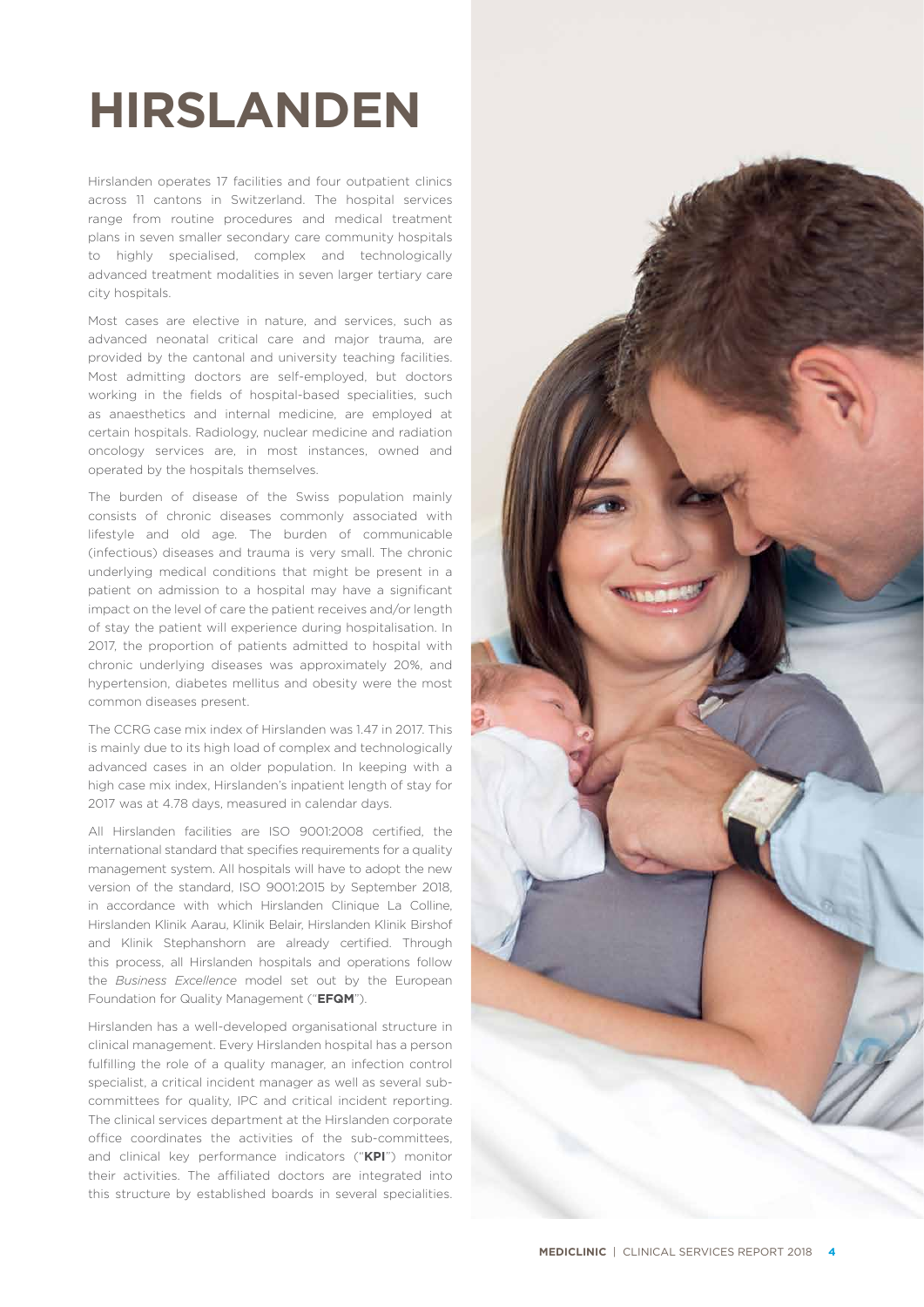In addition, the clinical services department performs annual audits on various clinical policies introduced in the hospitals of the division.

There are strict entry criteria for doctors to become affiliated to Hirslanden hospitals. A comprehensive credentialling process, assisted by a clinical committee, is followed. Every doctor is evaluated at least once a year regarding case numbers, infections, re-operations, and liability cases. Any abnormality is taken seriously and investigated by the management of the hospital. Employees can report problems with doctors' performance anonymously. Impairment in performance is addressed by hospital management teams and doctors' committees, and insufficient performance improvements lead to de-accreditation.

The recruitment and credentialling of nursing staff is a rigorous process that includes a trial period of three months, during which three formal assessments take place. The continuous training of nurses is coordinated by training managers in every hospital, and resuscitation training takes place on an ongoing basis.

## **CLINICAL PERFORMANCE**

## **Patient safety**

A patient safety culture is well established in the operating division, as reflected by the low rate of never events and serious adverse events. We report near misses, or critical incidents routinely, and lessons learnt are disseminated to make systems safer and to improve patient outcomes.

Adherence to the safe surgery checklist is a KPI, and is evaluated annually. In contrast to self-reporting compliance rates in the other operating divisions, this is evaluated by audits during unannounced visits to hospitals. The inspection process was changed, and a new focus was set on the accurate performance of the *Team time-out 1* (last check before incision). The 2017 audit cycle is complete and the results show that the sustained focus of theatre management on the checklist is a key success factor.

#### **Adverse events**

An important aspect of improving the quality and safety of patient care is preventing adverse events that could harm patients. There are effective systems in place to prevent adverse events and the reporting of near misses is an effective method to improve the processes of care.

#### **Falls**

The rate of falls for 2017 is 6.36% higher than 2016, as reflected in **Figure 1**. The increase is not statistically significant. Focused fall prevention initiatives are in place at hospitals with a higher rate.

#### **Hospital-associated skin lesions**

**Figure 2** reflects a significant decrease in the rate of hospitalassociated skin lesions by 23.9%.

#### **FIGURE 1: WEIGHTED AVERAGE FALL RATE – HIRSLANDEN**



#### **FIGURE 2: WEIGHTED AVERAGE IN-HOSPITAL PRESSURE ULCER RATE – HIRSLANDEN**

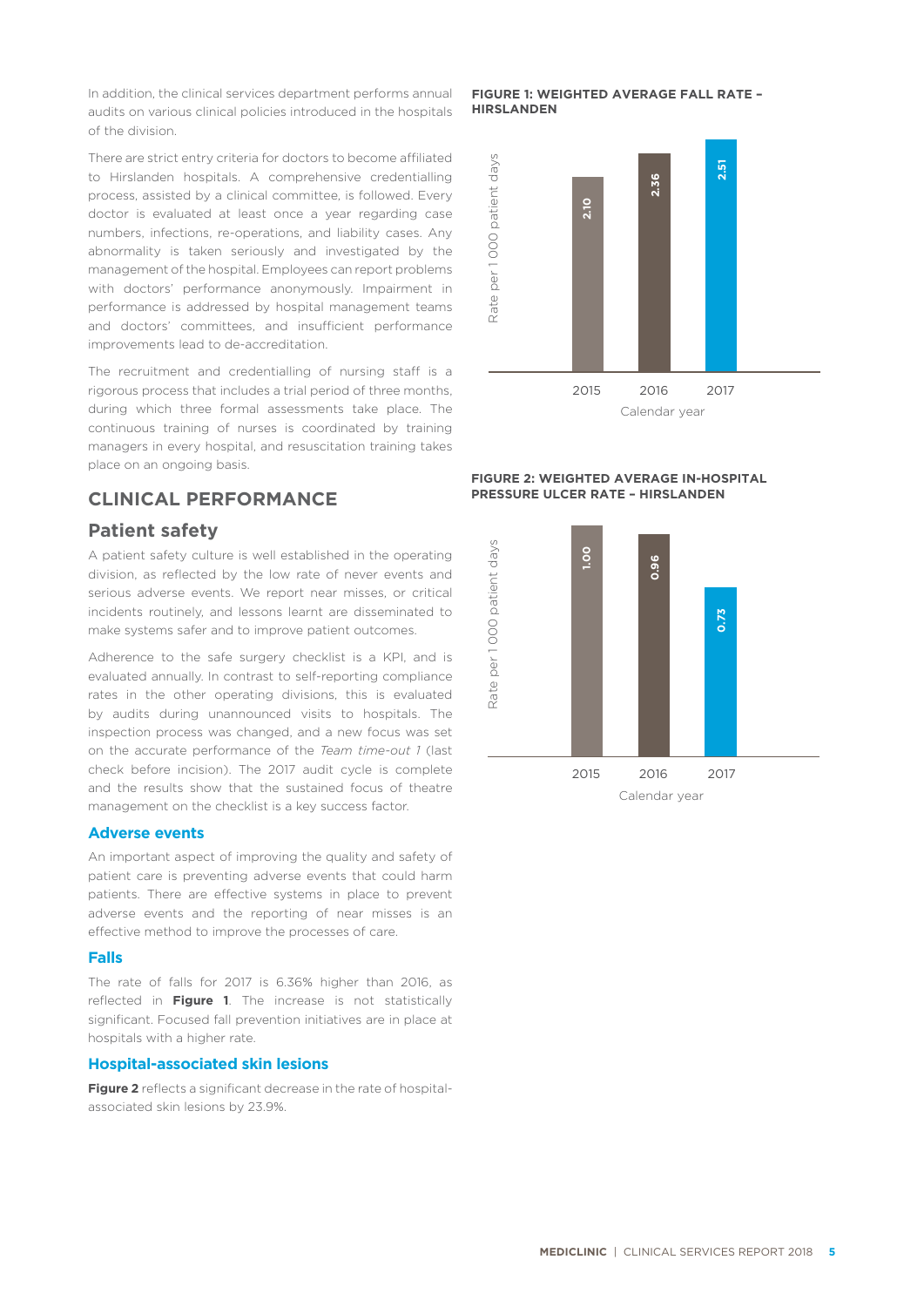## **Infection prevention and control**

Performing hand hygiene procedures is critical to preventing healthcare-associated infections ("**HAI**"), and compliance is evaluated by direct observation by infection prevention specialists.

The HAI and related conditions rate remained stable in 2017. As these conditions are rare, a single infection causes a high rate based on small denominators.

**Figure 3** reflects an increase in the catheter-associated urinary tract infections ("**CAUTI**") and ventilator-associated pneumonia ("**VAP**") rates compared to the prior year. Neither of these increases is statistically significant. The central line-associated bloodstream infections ("**CLABSI**") rate remains stable.

#### **Procedure-specific surgical site infections**

As reflected in **Figure 4**, the rates of surgical site infections ("**SSI**") in reported conditions refer to small numbers with high volatility, and no concerns have been noted.

Antimicrobial stewardship is a valuable component of IPC and, as such, antimicrobial stewardship and clinical pharmacology were included in the wider clinical pharmacy strategy to be completed during 2018.

## **CLINICAL EFFECTIVENESS**

## **Mortality**

**Figure 5** reflects a decrease in the in-hospital mortality rate of 2.1% in 2017 compared to 2016, however, the decrease is not statistically significant.

## **Adult critical care mortality – SAPS II**

Hirslanden participates in the mandatory dataset for Critical Care Units ("**CCU**") in Switzerland. Simplified Acute Physiological Score ("**SAPS**") II is a physiological mortality prediction model that utilises patient attributes to calculate an expected mortality value. The expected mortality rate is compared to the actual mortality rate calculating a Is compared to the actual mortality rate calculating a Coronary<br>mortality index (**Table 1**).

#### **TABLE 1: SAPS II MORTALITY INDEX – HIRSLANDEN**

|                                            | <b>Hirslanden</b> |       |       | <b>SAPS II</b><br><b>benchmark</b> |  |
|--------------------------------------------|-------------------|-------|-------|------------------------------------|--|
|                                            | 2015              | 2016  | 2017  | 2017                               |  |
| Cases                                      | 8 1 3 7           | 7691  | 7805  | 84723                              |  |
| Expected                                   | 7.00%             | 8.00% | 8.00% | 12.00%                             |  |
| Actual                                     | 2.30%             | 2.20% | 2.50% | 5.00%                              |  |
| <b>Mortality index</b>                     | 0.33              | 0.28  | 0.32  | 0.42                               |  |
| Average age of<br>patients                 | 68.3              | 68.0  | 68.0  | 61.9                               |  |
| Average length<br>of stay in CCU<br>(days) | 2.0               | 2.1   | 2.0   | 2.5                                |  |
| Percentage<br>of ventilated<br>patients    | 33.3%             | 36.5% | 34.0% | 32.0%                              |  |

#### **FIGURE 3: DEVICE-ASSOCIATED INFECTIONS – HIRSLANDEN**



**FIGURE 4: POST-OPERATIVE WOUND INFECTIONS FOR SPECIFIC TYPES OF PROCEDURES – HIRSLANDEN**



**2015** 2016 2017

#### **FIGURE 5: WEIGHTED AVERAGE MORTALITY – HIRSLANDEN**

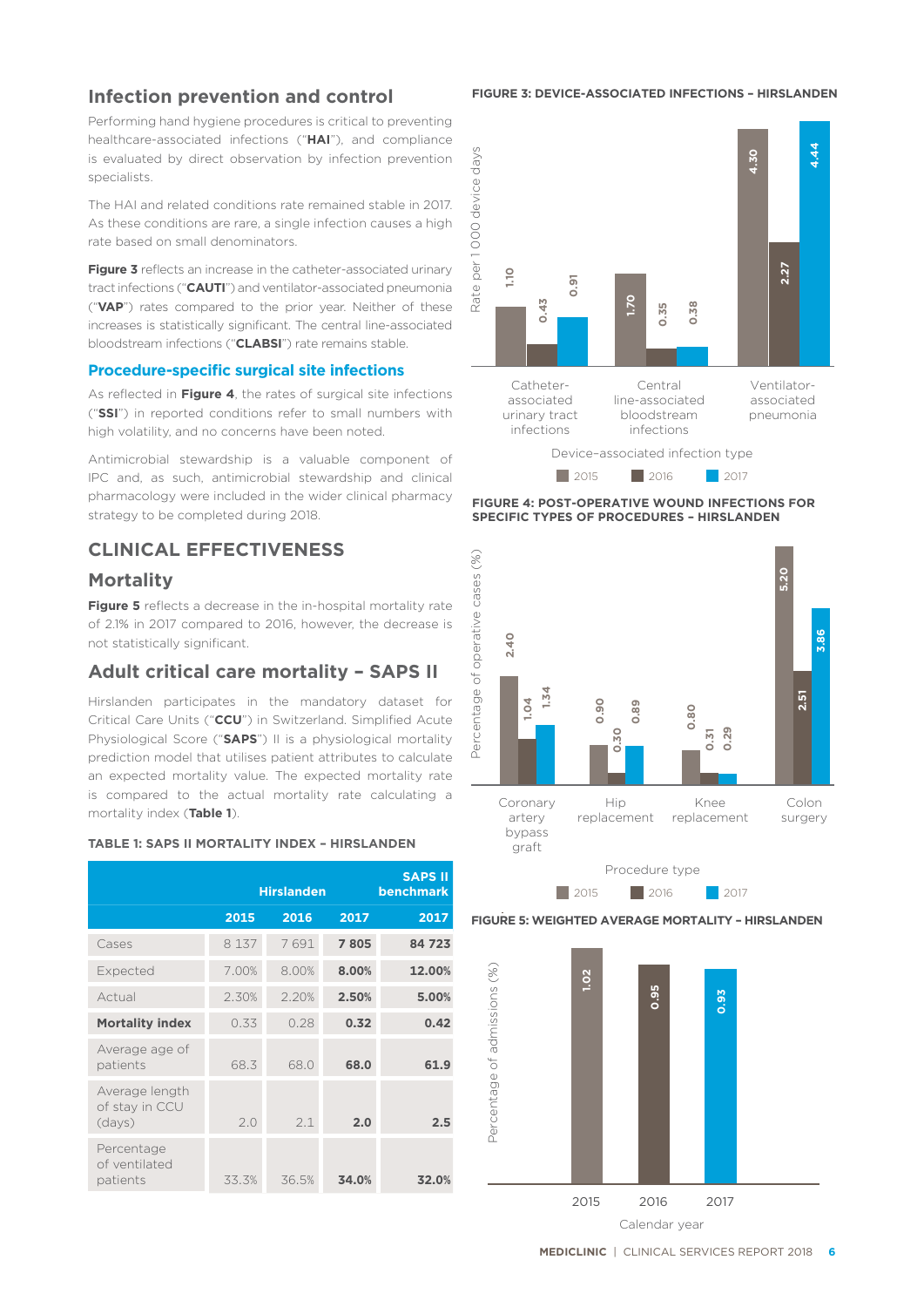## **Re-admissions**

The re-admission rate increased by 19.4%, as reflected in **Figure 6**, however, the increase is not statistically significant. The re-admission rate is reported as a 15-day unscheduled re-admission rate as defined by the International Quality Indicator Project. The 15-day interval was chosen according to the 18-day re-admission criteria of the Swiss DRG system to provide input to the case management process.

In addition, an unadjusted 30-day all-cause re-admission rate is calculated quarterly. The Hirslanden average remains at 5.0%, and is well below international benchmarks. In Switzerland, five years ago, an algorithm was introduced that calculates the re-admission risk based on discharge data (diagnoses and procedures) and compares the expected readmissions with the actual number of re-admissions. The methodology is called SQLape. The division is evaluating the opportunity of reporting the results of the SQLape methodology half yearly. The first results are expected in the second quarter of 2018.

## **Re-operation rate**

The re-operation rate increased by 4.0%, as reflected in **Figure 7**, however, the increase is not statistically significant.

As stated above, an initiative is underway to test the suitability of the SQLape algorithm to predict related and unplanned re-admissions, as well as re-operations.

## **Initiative on quality medicine**

The initiative on quality medicine is another quality measurement initiative applied by Hirslanden. The initiative has three principles: measure quality based on routine data; publish the results to promote transparency; and improve quality with a peer review procedure. The initiative comprises performance indicators for results, data sets and processes, as well as clinical pictures and treatment forms. Over 380 hospitals are part of the initiative in Germany and Switzerland, with Hirslanden being a member since 2012.

The peer review procedure is an essential part of the quality medicine initiative. Clinically active doctors (the peer team) analyse processes and structures systematically in the original medical procedure. A peer review procedure is initialised if the results are significantly above or below the relevant benchmarks. The core of the procedure is the cooperative case discussion. Some benefits of the peer review are the opportunity to uncover local specialities, identify weaknesses, and establish an open error culture. Principles to be applied are, among others, the clarification of statistical peculiarities, clear process rules and interdisciplinary teams.

There are 300 indicators available, of which 44 already have defined quality targets and 23 are related to patient safety issues. The results are provided on a half-year basis and publicly reported yearly in May. Results are available in English at **www.hirslanden.ch**. The performance of all hospitals was measured against a subset of 44 indicators (**Table 2**). The performance of the hospitals exceeds the benchmark of the initiative.

#### **FIGURE 6: RE-ADMISSION RATES – HIRSLANDEN**



**FIGURE 7: RE-OPERATION RATES – HIRSLANDEN**



Calendar year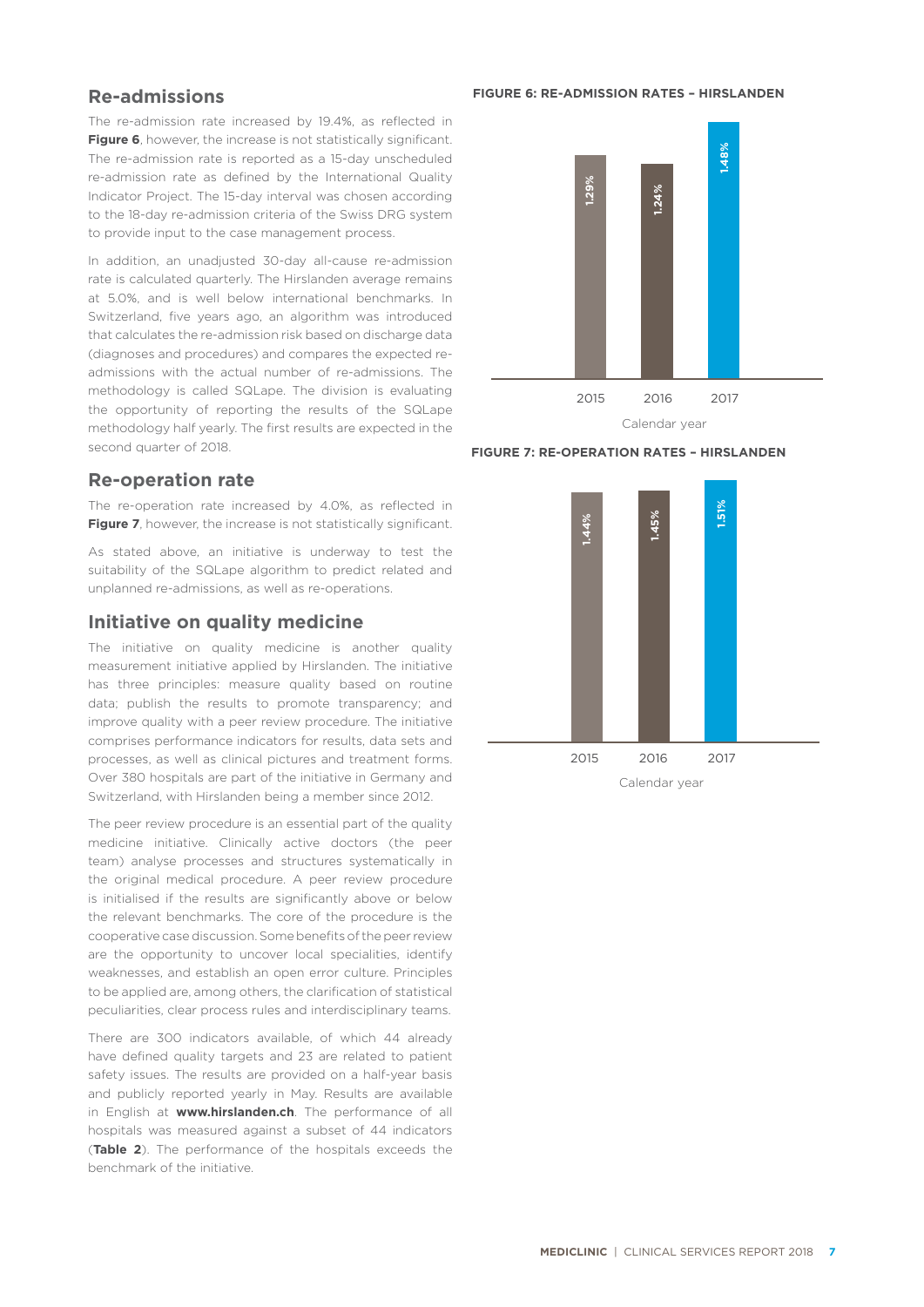#### **TABLE 2: IQM RESULTS (2017 CALENDAR YEAR) – HIRSLANDEN**

|                                                 | <b>Proportion</b><br>of cases in<br><b>IQM</b> indicators<br>$(\%)$ | <b>Number of</b><br><b>indicators</b><br>with target<br>achievement | <b>Number of</b><br><b>indicators</b><br>without<br>target<br>achievement | <b>Achievement</b><br>level<br>$(\%)$ |
|-------------------------------------------------|---------------------------------------------------------------------|---------------------------------------------------------------------|---------------------------------------------------------------------------|---------------------------------------|
| IQM - All participating hospitals               | 67.30                                                               | 7777                                                                | 2732                                                                      | 74.00                                 |
| Hirslanden Klinik Zürich                        | 73.78                                                               | 36                                                                  | 9                                                                         | 80.00                                 |
| Hirslanden Klinik Aarau                         | 76.74                                                               | 37                                                                  | 6                                                                         | 86.05                                 |
| Hirslanden Klinik St. Anna                      | 78.39                                                               | 30                                                                  | 10                                                                        | 75.00                                 |
| Hirslanden Andreas Klinik Cham Zug              | 67.53                                                               | 22                                                                  | 3                                                                         | 88.00                                 |
| Hirslanden Clinique Bois-Cerf                   | 43.14                                                               | 11                                                                  | $\overline{2}$                                                            | 84.62                                 |
| Hirslanden Klinik Belair                        | 62.55                                                               | 11                                                                  | $\bigcirc$                                                                | 100.00                                |
| Hirslanden Klinik Birshof                       | 42.86                                                               | 8                                                                   | $\circ$                                                                   | 100.00                                |
| Hirslanden Klinik Beau-Site                     | 82.46                                                               | 37                                                                  | 3                                                                         | 92.50                                 |
| Hirslanden Clinique Cecil                       | 88.54                                                               | 29                                                                  | 9                                                                         | 76.32                                 |
| Hirslanden Klinik Im Park                       | 78.94                                                               | 40                                                                  | 5                                                                         | 88.89                                 |
| Hirslanden Klinik Permanence                    | 44.21                                                               | 20                                                                  | $\mathbf 1$                                                               | 95.24                                 |
| Hirslanden Klinik Am Rosenberg                  | 40.46                                                               | 7                                                                   | $\bigcirc$                                                                | 100.00                                |
| Hirslanden Salem-Spital                         | 73.87                                                               | 21                                                                  | 7                                                                         | 75.00                                 |
| Hirslanden Klinik Stephanshorn                  | 74.90                                                               | 28                                                                  | 7                                                                         | 80.00                                 |
| Hirslanden Clinique La Colline                  | 51.66                                                               | 24                                                                  | $\bigcirc$                                                                | 100.00                                |
| Hirslanden Klinik Meggen,<br>Klinik St. Anna AG | 32.28                                                               | 9                                                                   | 1                                                                         | 90.00                                 |

## **VALUE-BASED CARE**

## **Prostate and Breast Cancer Centre, Klinik Hirslanden**

Cancer treatment is a focus at several Hirslanden hospitals. A comprehensive, multidisciplinary team approach is followed and in line with the business model of working together with affiliated physicians, integration is optimally supported. By structuring and standardising the processes in cancer treatment, the Hirslanden hospital was able to meet the requirements for an external certification of the German Cancer Society. The hospital is the first, and only, private institution in Switzerland to obtain this certification.

## **Stroke Centre, Klinik Hirslanden**

The Klinik Hirslanden is licensed to treat strokes. In 2017, Klinik Hirslanden was successfully re-accredited. The hospital represents the only private institution for stroke treatment in Switzerland.

## **Fast-track orthopaedics for hip and knee replacement, Hirslanden Klinik Birshof**

Hirslanden Klinik Birshof in Basel focuses on orthopaedic cases. In 2017, we launched a project to implement a patient care pathway for hip and knee replacement. The pathway optimises the patient preparation before admission to hospital, streamlining processes during the hospital stay and optimising the use of medication and prosthesis in line with evidencebased medicine. The first procedure was performed in October. To date, more than 50 patients were treated with a one-day reduction in the average length of stay, from six to five days.

## **Outpatient Surgery Centre, Hirslanden Klinik Im Park**

There is an increasing demand for outpatient surgery in Switzerland. Some cantons started with procedure lists where doctors must justify inpatient treatment. Hirslanden prepared for this requirement by setting up an optimised outpatient surgery centre at Hirslanden Klinik Im Park. The unit was opened in 2017 and serves as a blueprint for other hospitals in the division.

## **Hirslanden Klinik Linde integration**

Hirslanden Klinik Linde, a hospital in Biel, was acquired in 2017. Hirslanden was able to convince the former shareholders, many of whom are affiliated physicians of the hospital, that Hirslanden's strategy, approach and business model are aligned with theirs. As clinical governance structures are in place it was possible to refine clinical governance and clinical performance processes and introduce Group performance indicators timeously and easily.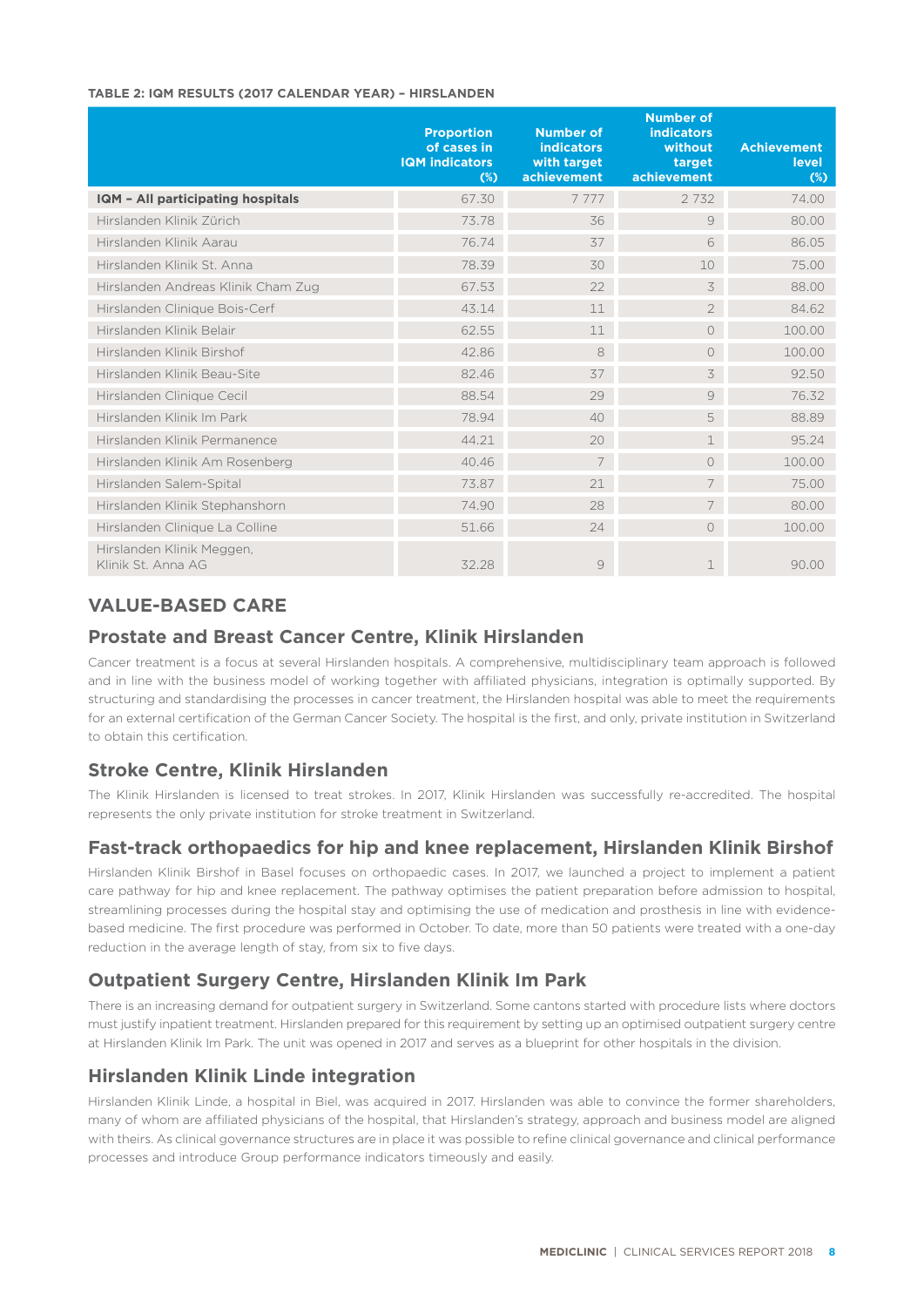## **Indication Board Policy for selected indications**

Indication quality is becoming a public issue in Switzerland. Indication quality refers to the accuracy of the indication to perform surgery or a procedure, this is especially relevant in highly specialised complex surgery or procedures and oncology. Hirslanden formalised the procedure to evaluate the indication and set up indications boards to evaluate the indication for certain selected conditions. Initially, we will follow the list of requirements set up by the cantonal hospitals for managing indications quality.

## **PROGRESS AGAINST OBJECTIVES**

## *Patients First* **at Mediclinic**

- **•** Reviewed the compliance of the hospitals with the patient safety policy – the majority of the hospitals implemented every item of the policy or was busy with the implementation of the remaining items.
- **•** Checked the adherence to the safe surgery checklist in unheralded inspections – compared to the previous inspection there was further improvement asserted.
- **•** Initiated a pilot project on patient related outcome measurement – patients were surveyed on quality of life before and after joint replacement. The results show a significant improvement of pain and movement by the procedure.

## **Value-based care**

- **•** Compiled a policy on indication quality and introduction of indication boards – the implementation is planned in 2018.
- **•** Successfully started the project on the introduction of fast track orthopaedics in one of the orthopaedic hospitals of the group.
- **•** Introduced a common structure for highly specialised medicine services.

## **Clinical information systems**

- **•** Compiled the definition of the future documentation in catheterisation laboratories and emergency departments – the manufacturer is busy with the implementation in our electronic patient record.
- **•** Completed the re-evaluation of the radiology information system and selected a new system – the pilot project has already started.
- **•** Reviewed the integration of medical source data and decided to connect this project to the Hirslanden transformation exercise.

## **FUTURE OBJECTIVES**

## *Patients First* **at Mediclinic**

- **•** Identify patient pathway qualifying for standardisation.
- **•** Complete the introduction of a continuous patient experience survey for all inpatients.

## **Value-based care**

Hirslanden will continue with the definitions of the requirements of the system provider model, and develop evaluation criteria to determine the introduction status per hospital.

## **Clinical information systems**

- **•** Continue with the rollout of the radiology information system in a second hospital.
- **•** Introduce a standardised documentation approach for doctors in the electronic patient record.
- **•** Continue with the rollout of the patient data management system ("**PDMS**").
- **•** Conceptualise the integration of the PDMS and the electronic patient record.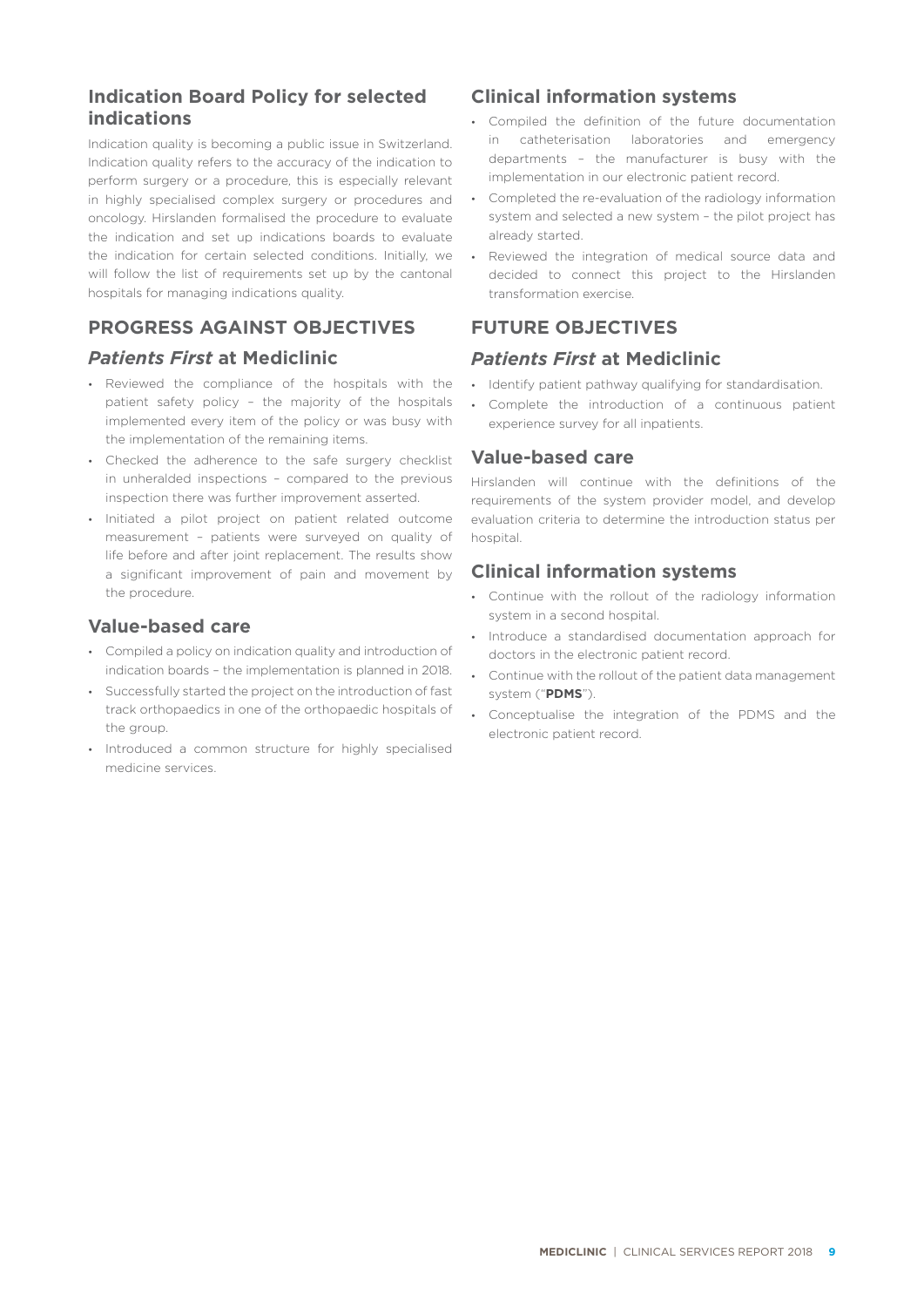## **MEDICLINIC SOUTHERN AFRICA**

Mediclinic Southern Africa operates 52 hospitals, two day clinics and emergency services in 46 of its facilities throughout South Africa and Namibia. ER24 offers emergency transportation services from its 59 bases throughout South Africa.

The hospital services range from routine procedures and medical treatment plans provided in 15 smaller secondary care community hospitals, to complex and technologically advanced treatment modalities provided in 34 larger tertiary care city hospitals, as well as highly specialised and transplant medicine provided in three quaternary care hospitals. Most of the cases are elective in nature, but a significant portion is unscheduled, emergency and trauma related. Admitting doctors, excluding emergency care specialists within certain emergency centres, are self-employed and practise independently. Radiology, laboratory and oncology services are also provided by independent practices.

The burden of disease of the Southern African population consists mainly of communicable (infectious) diseases of which HIV and pulmonary TB are prominent, followed by chronic diseases and trauma. In the medical scheme population, as a subset of the general population, chronic diseases are more prominent, followed by communicable diseases and trauma.

The proportion of patients who were admitted to the division's hospitals with chronic underlying medical conditions in 2017 was 33.7%, and 69.6% of adult patients admitted were overweight or obese. Hypertension, diabetes mellitus and hyperlipidaemia were the most common underlying chronic conditions.

The CCRG case mix index of Mediclinic Southern Africa for 2017 was 1.21 compared to 1.47 for Hirslanden and 1.07 for Mediclinic Middle East. The inpatient length of stay measured in calendar days of Mediclinic Southern Africa for 2017 was 3.8 compared to 4.8 days for Hirslanden and 2.94 for Mediclinic Middle East.

The Council for Health Service Accreditation of Southern Africa ("**COHSASA**") is contracted to accredit Mediclinic Southern Africa hospitals for compliance to healthcare standards. COHSASA is accredited by the International Society for Quality in Healthcare. 37 Mediclinic Southern Africa hospitals are included in the COHSASA contract. At year end, 34 of these hospitals hold COHSASA accreditation.

Mediclinic Southern Africa has a well-developed organisational structure in clinical management. Every Southern African hospital has a patient safety manager, an infection control specialist, and several sub-committees for patient safety, IPC and antimicrobial stewardship. The expansion of a project to appoint hospital clinical managers at most larger hospitals was delayed temporarily due to cost pressure challenges in the healthcare landscape. However, 11 hospital clinical managers were appointed to hospitals caring for more complex cases in the first phase. Feedback on these appointees was positive. In addition to the clinical management support at hospitals, each region has a regional clinical manager supporting the hospital clinical teams.

All treating and admitting medical practitioners must be fully registered with the Health Professions Council of South Africa ("**HPCSA**") or Health Professions Council of Namibia ("**HPCNA**") in the category for independent practice. Medical practitioners work within the scope of defined clinical disciplines as determined by the specifics of their HPCSA/ HPCNA registration. The HPCSA determines that doctors may only perform clinical activities relevant to their training and experience. Mediclinic offers practice opportunities to appropriately qualified and experienced medical practitioners according to clinical business needs. Clinical hospital committees and hospital managers, supported by regional and corporate office teams, monitor performance and clinical outcomes.

## **CLINICAL PERFORMANCE**

Mediclinic and the greater Southern African healthcare community have experienced significant and everincreasing cost pressures; continued shortage of healthcare professionals (especially for specialised disciplines); outmigration of care, resulting in hospitals caring for more complex cases; and an increase in the elderly population. In addition, the Western Cape is experiencing a severe drought with strict water restrictions, which may impact the level of hygiene maintained and may lead to outbreaks.

In the year under review much work was done to enhance the quality of care and prevent harm to patients. Due to the promotion of a reporting culture in the Group, an 8.2% increase in the number of reported adverse events was seen. This is in line with the Group's strategy to promote a patient safety culture.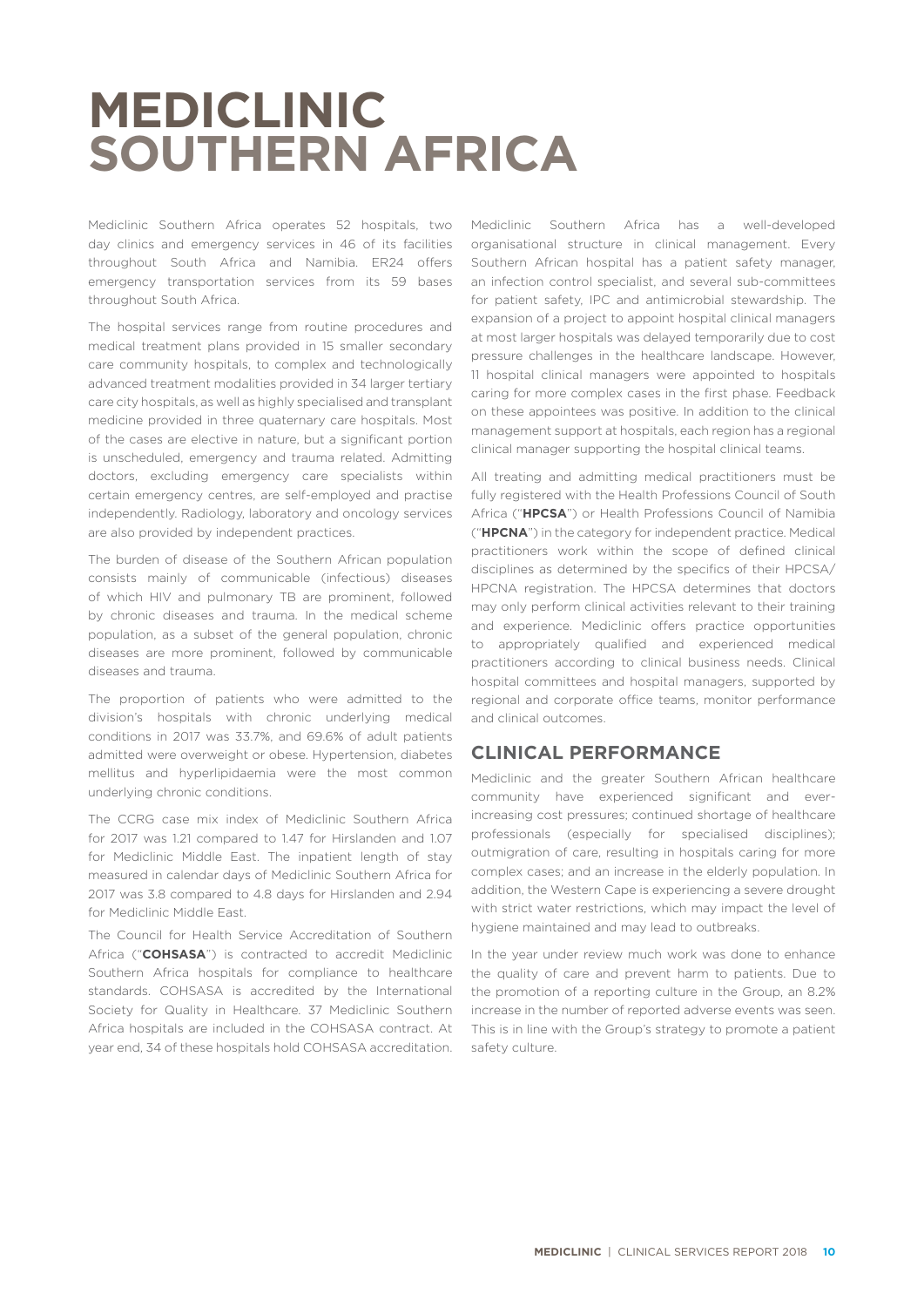## **Patient safety**

Achieving patient safety requires a collective commitment to building a patient safety culture. This means that each employee focuses on reporting and learning from near misses and adverse events that may cause patient harm. An open culture, where teams are comfortable discussing patient safety incidents and concerns, is fostered through the inclusive completion of systems analysis of serious adverse events in hospitals. These processes lead to an informed culture because teams learn from the adverse events to mitigate future incidents. Fundamental to this is the just culture, wherein staff involved in adverse events are treated fairly. This included engagement with the human resources ("**HR**") department, to align HR disciplinary and clinical reporting/learning processes following a patient safety failure.

These efforts culminate in a learning culture, wherein teams are committed to learn safety lessons, and communicate and remember them. To facilitate this learning, a central portal for patient safety has been developed, as seen in the figure below. The portal hosts resources such as articles, video clips and case studies of actual adverse events relevant to improving the capability to deliver safe patient care.

#### **Adverse events**

Preventing never events and SAE remain a focus of the clinical and operational teams. Doctors are regarded as business partners, and play an integral part in reducing surgical never events and keeping patients safe. The World Health Organisation ("**WHO**") surgical safety checklist was successfully introduced in all hospitals to decrease errors and adverse events, and increase teamwork and communication during surgery. The compliance rate with the checklist is monitored monthly and near-misses are reported and discussed as learning opportunities to improve the functioning of the system.

Due to a lack of adequately trained and skilled nursing resources in Southern Africa, and globally, a decrease in the quality of nursing care was noted across private and public healthcare facilities. Adverse events relating to medication administration errors, patient falls and in-hospital pressure ulcers, as reflected in **Figure 8**, are regarded as nursing sensitive indicators. High rates of these indicators may be partly due to sub-optimal nursing care.

#### **Medication errors**

A statistically significant increase of 35.59% in the medication error rate is noted when compared to 2016. The increase is due to increased awareness and reporting, driven by focused audits. In future, this rate is expected to increase further as additional sources of information, obtained from the audits, is included in the report. A Group project will be launched during the next financial year to optimise the medication management process, including ergonomic principles to optimise processes and improve patient safety.

One of the projects launched to improve medication safety in Southern Africa is the internationally employed Tall Man Lettering method, in trying to reduce errors with look-alike and sound-alike medicines. This is where certain letters of

look-alike/sound-alike names are in capital letters and bold. Currently, the patient administration system cannot handle bold type, but can be changed to accommodate upper and lower-case letters in a product description.

The following are examples:

| <b>DOBUTamine</b> | <b>DOPamine</b> |
|-------------------|-----------------|
| predniSONE        | prednisoLONE    |
| vinCRIStine       | vinBL AStine    |
| ceFA7olin         | ceftazidime     |

#### **Falls**

The 7% reduction in the fall rate is not statistically significant. As one of the nursing sensitive indicators, the prevention of falls remains a focus.

#### **In-hospital pressure ulcers**

The in-hospital pressure ulcer rate decreased by 25.92%. This decrease is statistically significant and is mainly due to a continued focus on the early detection and prevention of incontinence-associated dermatitis, one of the main drivers of in-hospital pressure ulcers.

## **Infection prevention and control Healthcare-associated infections**

Southern Africa has a high infectious burden of disease. unlike Hirslanden and Mediclinic Middle East where infectious disease is less of a concern. As such, the prevention of HAI remains a priority for Mediclinic Southern Africa. We follow a multimodal approach to prevent the acquisition and transmission of HAI. Processes and practices are continuously assessed to establish areas for improvement.



#### **FIGURE 8: ADVERSE EVENTS – MEDICLINIC SOUTHERN AFRICA**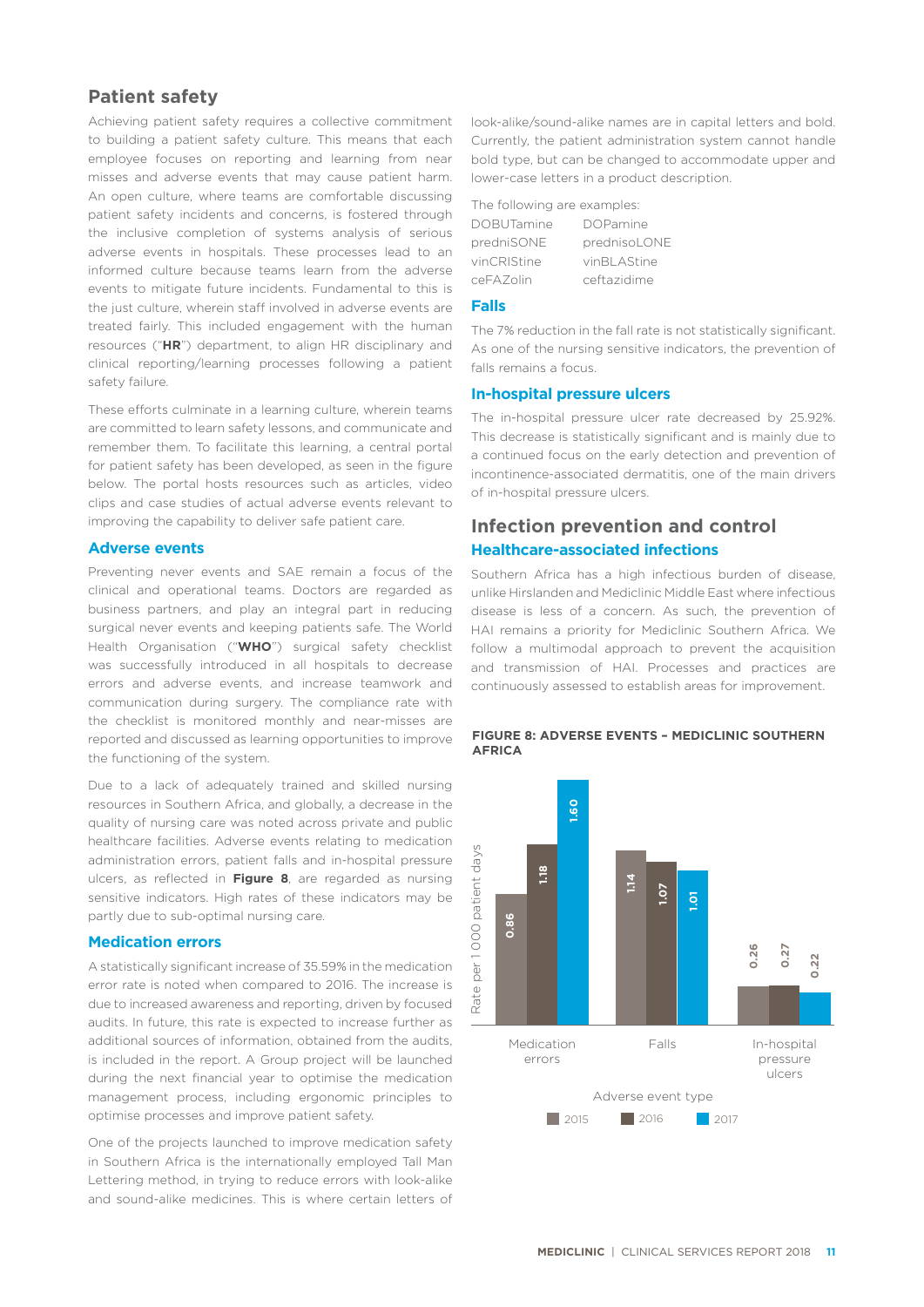Across Southern Africa, especially in the northern, Tshwane and central regions, a continued increase was noted in all reported multidrug-resistant pathogens, both communityacquired and healthcare-associated. Hospitals continuously monitor practices to effectively identify high-risk patients on admission and isolate patients with multidrugresistant pathogens. We continuously monitor adherence to transmission-based precautions, together with hand hygiene compliance and environmental cleaning, to prevent transmission in the facilities.

The HAI rate, as reflected in **Figure 9**, increased by 7.57% over the 2017 calendar year. The increase is statistically significant. The adherence to evidence-based practices, such as care bundles to reduce device-associated infections, remains a focus area. HAI rates and compliance with hand hygiene principles are closely monitored by audits, and hospitals are supported in dealing with outbreaks timeously and efficiently. Hospitals continue to focus on interventions to improve compliance and to focus on the five moments of hand hygiene as outlined by the WHO.

The severe drought in the Western Cape poses several challenges for IPC. In the light of this, surgeons and theatre staff in the Cape Peninsula have been trained on the use of alcohol-based hand-rub for surgical scrub. Prior to the training, a position paper comparing the traditional method for surgical scrub with an alcohol-based hand-rub was distributed to all doctors in the regions for consideration and comment. The practice is approved by the WHO and was well accepted by surgeons and theatre staff.

Although a small increase is noted in all the deviceassociated infection rates, as seen in **Figure 10**, none of the increases were statistically significant.

The SSI rate, as reflected in **Figure 11**, remained stable.

#### **FIGURE 9: HEALTHCARE-ASSOCIATED INFECTIONS – MEDICLINIC SOUTHERN AFRICA**



#### **FIGURE 10: DEVICE-ASSOCIATED INFECTIONS – MEDICLINIC SOUTHERN AFRICA**



#### **FIGURE 11: SURGICAL SITE INFECTIONS – MEDICLINIC SOUTHERN AFRICA**

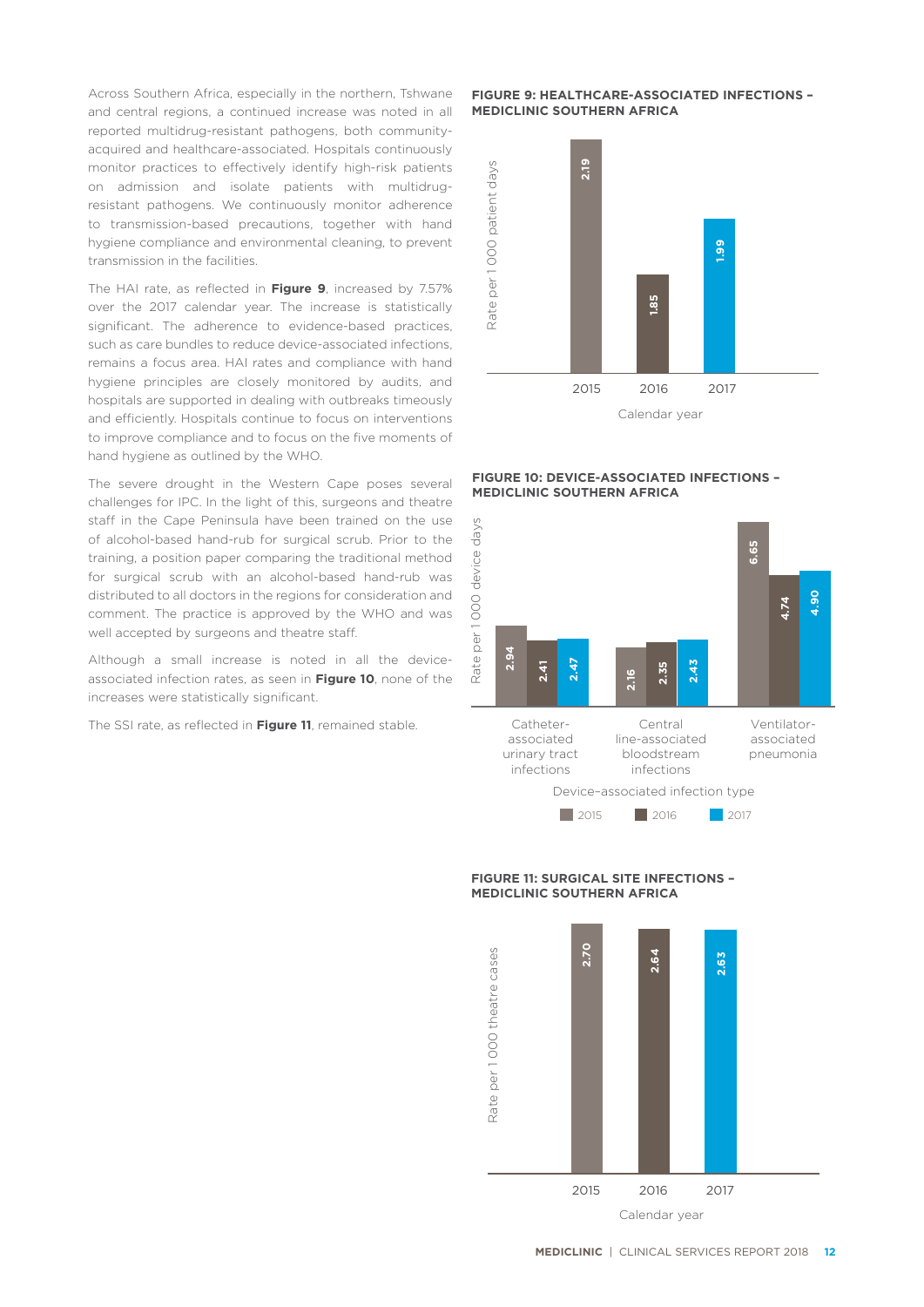#### **Antimicrobial stewardship**

Considering the high burden of infectious disease in Southern Africa, effectively managing antimicrobial resources and preventing multidrug resistance are critical. Antimicrobial resistance increases with using all antimicrobials and not only certain classes of antimicrobials. The total antimicrobial consumption needs to be reduced. In addition to the antimicrobial utilisation indicators outlined below, Mediclinic Southern Africa also reports that the total antimicrobial usage and utilisation decreased by 1.6% over 2017.

Although a decrease was seen in the undesired surgical prophylaxis rate, the days on multicover rate and prolonged treatment exposure rate increased compared to the 2016 rates, as reflected in **Figure 12**. These indicators are based on administrative and billing data and are continuously refined. Minor changes were made to the methodology for calculating the undesired agents utilised for surgical prophylaxis, therefore the 2017 rate cannot be compared directly to the 2016 rate.

## **CLINICAL EFFECTIVENESS**

Clinical effectiveness measures whether the indication for the treatment was correct and whether the care was rendered timeously. Mediclinic Southern Africa took part in international comparable outcomes databases for several years. Additionally, a set of internal indicators are continuously monitored and refined.

The effectiveness indicators and database overviews include:

- **•** Hospital mortality index;
- **•** SAPS 3 applicable to adult CCU;
- **•** 30-day all-cause re-admission rate;
- **•** Extended length of stay index; and
- **•** Vermont Oxford Network ("**VON**") neonatal CCU database.

## **Mortality**

The in-hospital mortality prediction model was reviewed and refined in 2016. The 2015 values can therefore not be compared directly to the 2016 or 2017 values due to the change in methodology. When compared to the 2017 index, a 6% decrease is noted, as depicted in **Figure 13**. This decrease is statistically significant.

#### **FIGURE 13: INPATIENT MORTALITY – MEDICLINIC SOUTHERN AFRICA**



- 
- Mortality index



#### **FIGURE 12: ANTIMICROBIAL UTILISATION INDICATORS – MEDICLINIC SOUTHERN AFRICA**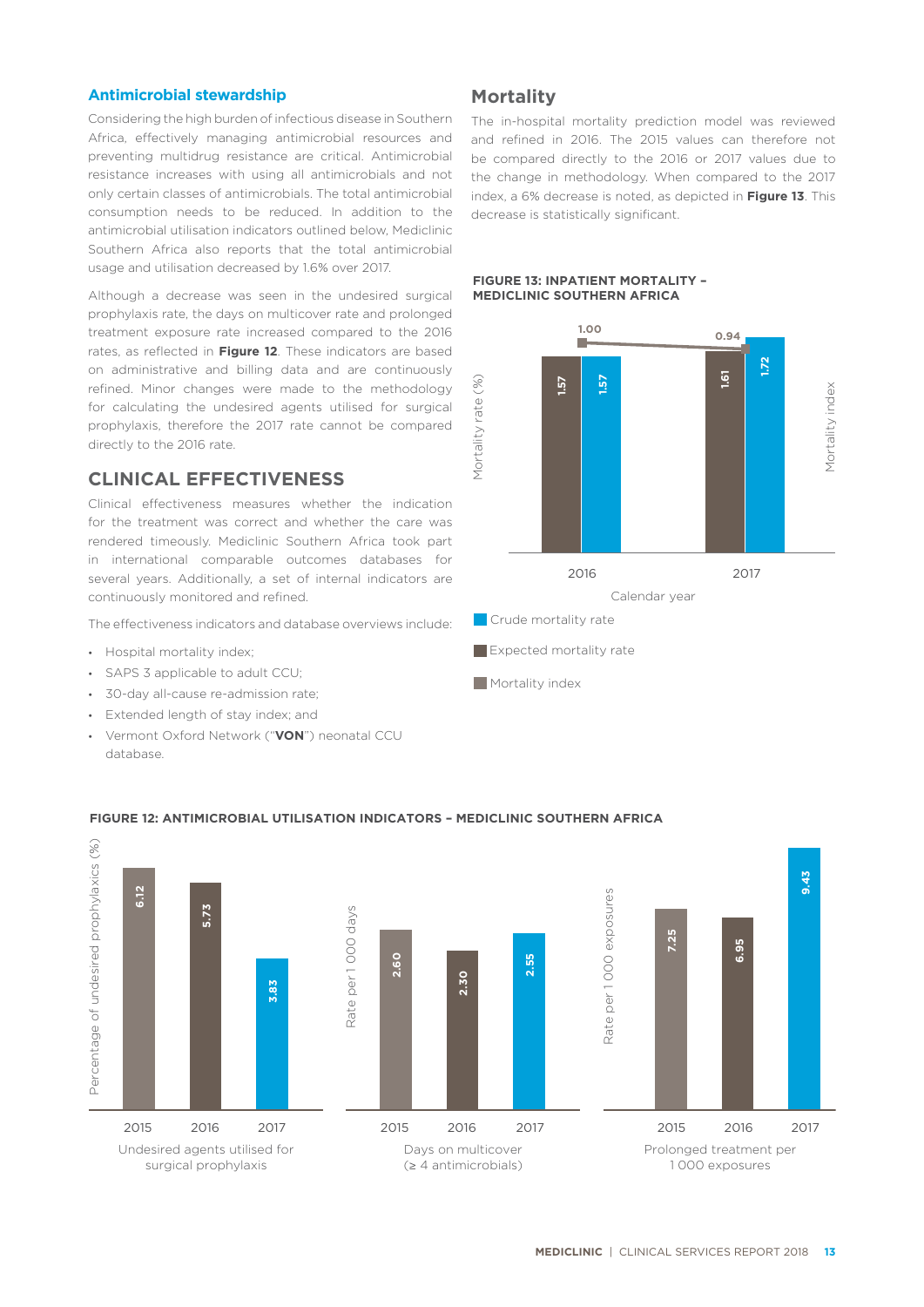## **SAPS 3 critical care mortality**

The SAPS 3 mortality index is statistically lower than 2016 (**Table 3**). This improvement is in part due to a sustained focus on the early identification of patients at risk of complications and responding appropriately to mitigate these risks.

#### **TABLE 3: SAPS 3 MORTALITY INDEX – MEDICLINIC SOUTHERN AFRICA**

|                                          | 2016    | 2017    |
|------------------------------------------|---------|---------|
| Cases                                    | 15 016  | 21 0 61 |
| Average age of patients<br>(years)       | 61.61   | 61.99   |
| Number of mortality cases                | 2 5 1 3 | 3575    |
| Mortality rate (%)                       | 16.74   | 16.97   |
| SAPS 3 expected mortalities<br>(cases)   | 2 5 8 0 | 3760    |
| SAPS 3 expected mortality<br>rate $(\%)$ | 17.18   | 17.85   |
| SAPS 3 mortality index                   | 0.97    | 0.95    |
| Average SAPS 3 score                     | 50.67   | 51.06   |

## **Re-admission and length of stay indicators**

Mediclinic Southern Africa reports on a 30-day all-cause re-admission rate. The 30-day all-cause re-admission rate refers to patients re-admitted within 30-days of the first admission, whether the second admission is related to the first re-admission or not; and whether this is planned or unplanned. The re-admission indicators are set to be reviewed and refined in 2018 to better identify related and unplanned re-admissions, i.e. potentially avoidable readmissions. The rate remains unchanged, as depicted in **Figure 14**.

**Figure 15** reflects a marginal decrease in the extended stay index of 0.88% when 2017 is compared to 2016. The extended stay index is scheduled to be reviewed in the next financial year.

#### **FIGURE 14: RE-ADMISSION RATES – MEDICLINIC SOUTHERN AFRICA**



#### **FIGURE 15: EXTENDED STAY INDEX – MEDICLINIC SOUTHERN AFRICA**

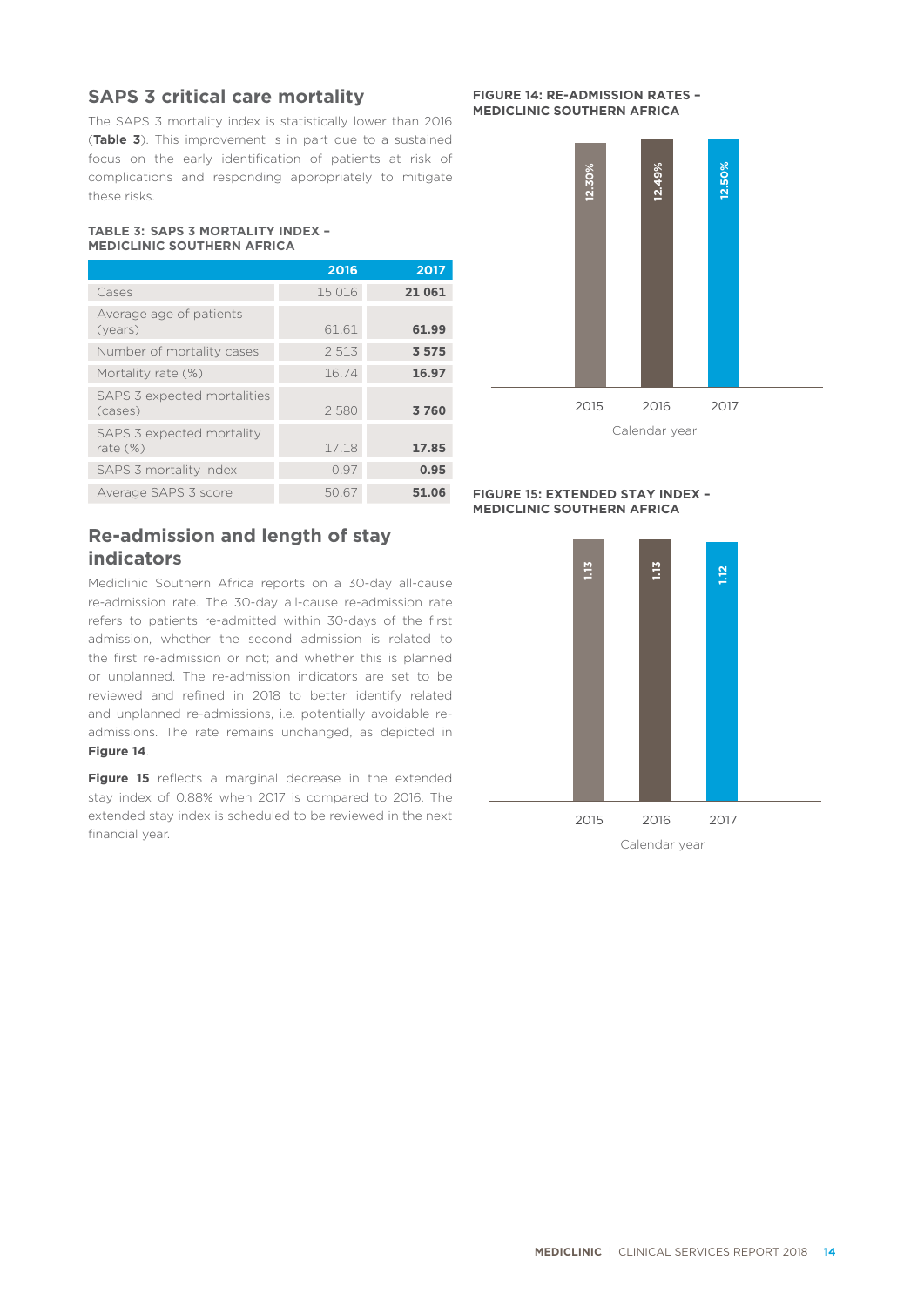## **Adult cardiothoracic database**

The adult cardiothoracic database was decommissioned in 2017, mainly due to the problems with the current accuracy and relevance of the underlying formulae to calculate the mortality index in the Southern African context. The model utilised the logarithmic EuroSCORE I for mortality prediction. EuroSCORE I, especially the logarithmic score, overestimates the expected mortality value and leads to false low mortality indexes. An investigation has been launched into the feasibility of taking part in the Society of Cardiothoracic Surgeons, a proprietary database which will allow for international benchmarking of outcomes.

## **Neonatal mortality and Vermont Oxford Network**

Mediclinic has contributed to the VON since 2001 and currently has 26 hospitals registered on the network. The VON is an international initiative aimed at improving the quality of care of infants. There are currently over 1 000 participating centres around the world.

Although Mediclinic Southern Africa captures data on all infants admitted to participating neonatal CCU, included in this report are the very low birth weight ("**VLBW**") newborns, as reflected in **Figure 16**. This group includes neonates that weigh between 401g and 1 500g at birth or fall into a gestational age range of 22 to 29 weeks.



#### **FIGURE 16: AVERAGE BIRTH WEIGHT, GESTATIONAL AGE AND ADMISSIONS FOR VLBW INFANTS – MEDICLINIC SOUTHERN AFRICA**

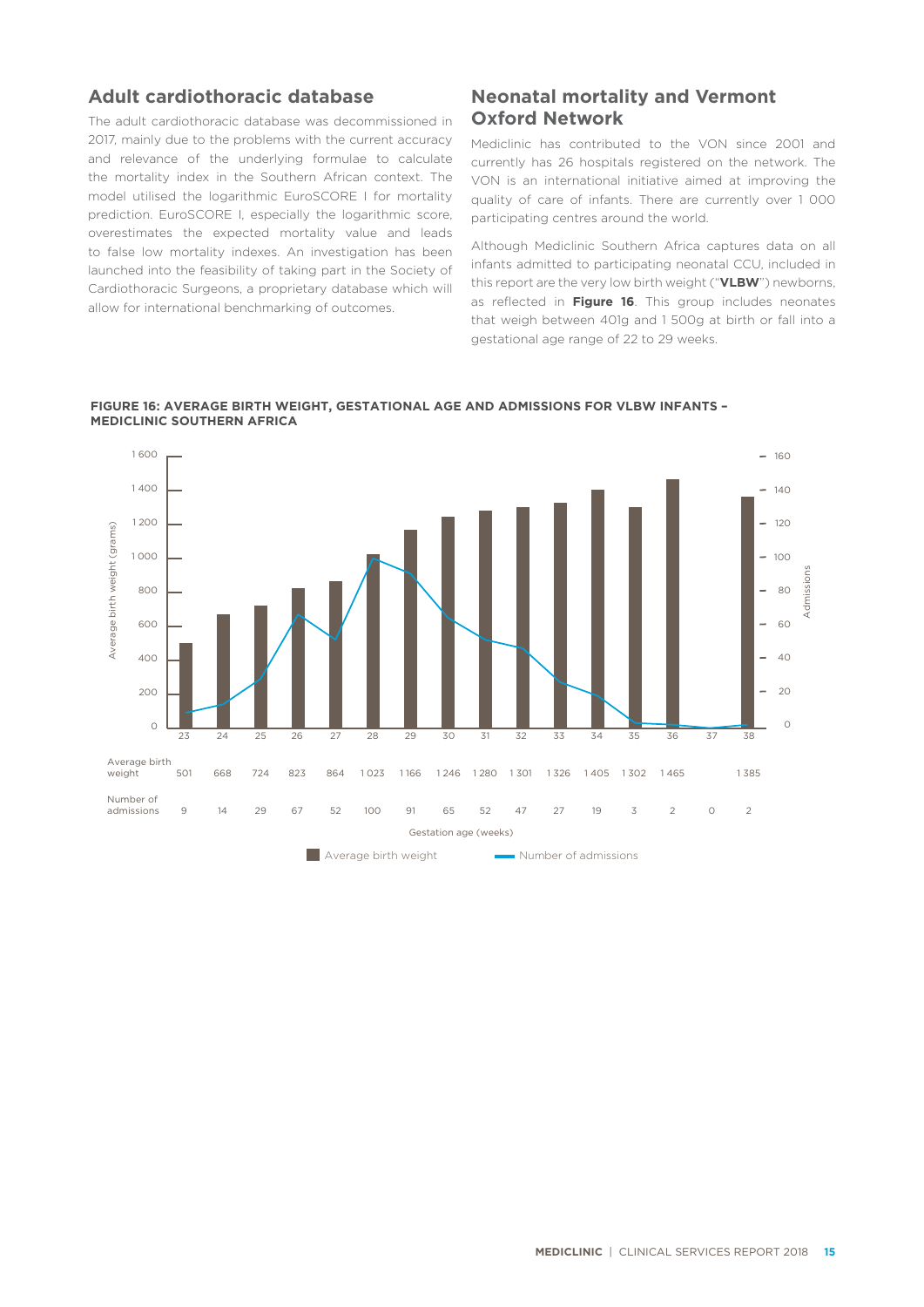

#### **FIGURE 17: NEONATAL KEY PERFORMANCE MEASURES – MEDICLINIC SOUTHERN AFRICA**

As depicted in **Figure 16**, most cases are of 28 to 29 weeks gestation and weigh more than 1 000g.

The average number of admissions of VLBW newborns decreased slightly. The mortality rate and death or morbidity rate increased and is above the VON average. The increase is mainly due to a rise in the rate of late infections which is a consequence of the general high burden of infectious diseases in Southern Africa. A sustained focus is decreasing late infections.

Good progress has been made in reducing necrotising enterocolitis ("**NEC**"), which is a serious condition which typically occurs in the second to third week of life in premature infants, and is characterised by variable damage to the intestinal tract ranging from injury to the internal lining of the gut to perforation of the bowel. The good progress seen is being associated with early antibiotic use with no confirmed infection. The VON collaborative "Choosing Antibiotics Wisely" is being rolled out to all neonatal units. As human milk is critical in reducing the incidence of NEC, the availability of safe donor human milk is ensured for this vulnerable population.

## **VALUE-BASED CARE**

### **Nursing workforce optimisation**

The healthcare environment and clinical requirements for care change constantly due to many factors. The nursing workforce must be deployed appropriately to address these changing requirements. A Nursing Summit was hosted in 2017, where senior leadership discussed the challenges in nursing with nursing leadership, hospital management representatives and specialists from several hospitals. The Nursing Summit concluded with nine identified priorities that will be addressed with focused initiatives.

The highest priority was a review of the skills mix and nursing staff allocation. As a result, a new model for the calculation of the required nursing workforce required for safe patient care was developed by a multidisciplinary team and implemented in all hospitals. Additionally, research was done on optimal nursing care requirements (apart from changing the allocated workforce) and a project to address these important elements have been initiated.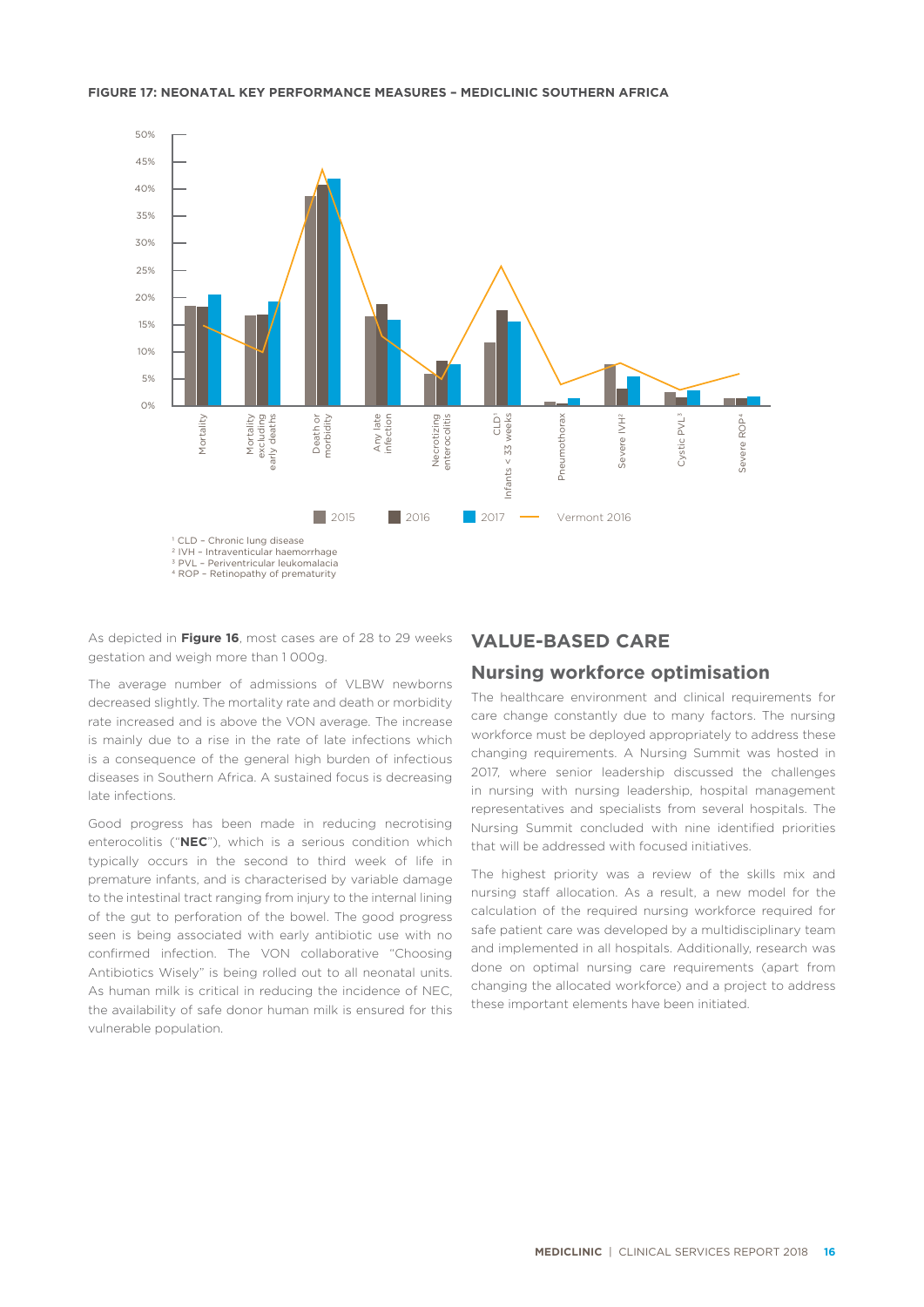## **Improved patient safety culture**

To improve the patient safety culture in Mediclinic Southern Africa the following measures have been implemented: Patient safety is the most important strategic priority; established patient safety managers in each hospital; enhanced the mechanism for reporting and investigating adverse events; and developed mechanisms to improve systems through quality improvement initiatives and the sharing of lessons learnt.

In addition, management teams ensured that clinical KPIs are used to proactively identify risks and develop measures to address these risks. We enhanced clinical leadership through the introduction of hospital clinical managers and new clinical governance structures to support the front-line teams and sustain the improvement.

## **Introduction of the surgical safety checklist**

The process of introducing the surgical safety checklist in all hospitals was concluded, and processes are in place to measure and ensure compliance. Further engagement with doctors working in theatre will improve the communication between management and doctors to ensure the process remains relevant and that teamwork is promoted. By analysing previous adverse events, we identified specific risks that will be addressed in the next year to improve patient safety and optimise theatre processes.

## **Recognise and Rescue Project**

Failure to rescue, a known risk in healthcare, was also recognised as a risk in Mediclinic hospitals. In 2017, we introduced a novel clinical quality improvement project to address this risk. Nursing units participated in this initiative by collecting data on specific measures, analysing the data to identify risks, developing action plans to mitigate identified risks, and testing action plans to ensure they are appropriate and effective.

An important additional step is to ensure the benefits of the project is operationalised and sustained after the close of the project. Early indications show that this project has been very successful in timeously identifying patients whose conditions deteriorate, and that appropriate action is taken. As an added benefit, this has improved nursing staff engagement due to the visible improvements seen in patient care and the direct involvement and support of nursing leadership. The project also positively impacted team dynamics and communication between nurses and doctors.

## **Ward-to-Board accountability**

In line with our corporate strategy to introduce Ward-to-Board accountability, Mediclinic Southern Africa implemented the following two new structures: Divisional Clinical Performance Committee with two external and independent clinical experts; and a Hospital Clinical Performance Committee.

Both new structures will be responsible for overseeing the clinical performance of the operating division. In addition, these structures will be required to provide feedback on risks identified and guidance on how to address these risks.

## **Doctor alignment**

Doctors fulfil an important clinical leadership role in the care provided in Mediclinic hospitals. In the past two years, Mediclinic has embarked on a structured process in which doctor representatives from most hospitals have been engaged in joint strategy discussions to improve clinical care. These discussions are invaluable in understanding the challenges and risks that require attention to reach a common goal of further improving clinical care delivery.

## **Obstetric care**

Obstetric care received specific attention during 2017. Mediclinic supports the BetterObs programme introduced by the South African Society for Obstetricians and Gynaecologists ("**SASOG**"), aimed at mitigating specific risks in obstetric care. Some of the most important components of BetterObs implemented are the following: nomination of a lead obstetrician in each hospital; standardising the minimum requirements for notes made by each obstetrician; standardising on specific guidelines for obstetric emergencies; the introduction of a schedule for formal meetings between obstetricians, other disciplines and hospital management; and joint training sessions and workshops.

Mediclinic also introduced a specific training programme (supported by SASOG) for all the nursing staff working in the labour wards which will enhance their abilities to deal with obstetric emergencies. We successfully piloted an electronic solution that enables obstetricians to remotely monitor progress during labour. The solution will be implemented in more hospitals in 2018.

We further refined the obstetric dashboard, which enables all hospitals to monitor KPIs for obstetric care.

## **PROGRESS AGAINST OBJECTIVES**

## *Patients First* **at Mediclinic**

- **•** Implemented the surgical safety checklist in all hospitals.
- **•** Improved reporting of serious adverse events through many initiatives and valuable information was gathered that will guide the future strategy.
- **•** Implemented a successful quality improvement project, which enhanced patient safety and patient care further.
- **•** Developed and implemented a new nursing workforce model to ensure more accurate allocation of scarce nursing skills.
- **•** Successfully launched a national hand hygiene campaign, and developed compliance measures to track improvement.
- **•** Implemented the combined BetterObs and Mediclinic obstetric enhancement projects which will further mitigate risks identified in obstetric care.
- **•** Implemented a specific IPC strategy, which was critical in managing the ever-increasing risk of infectious diseases and multidrug-resistant organisms.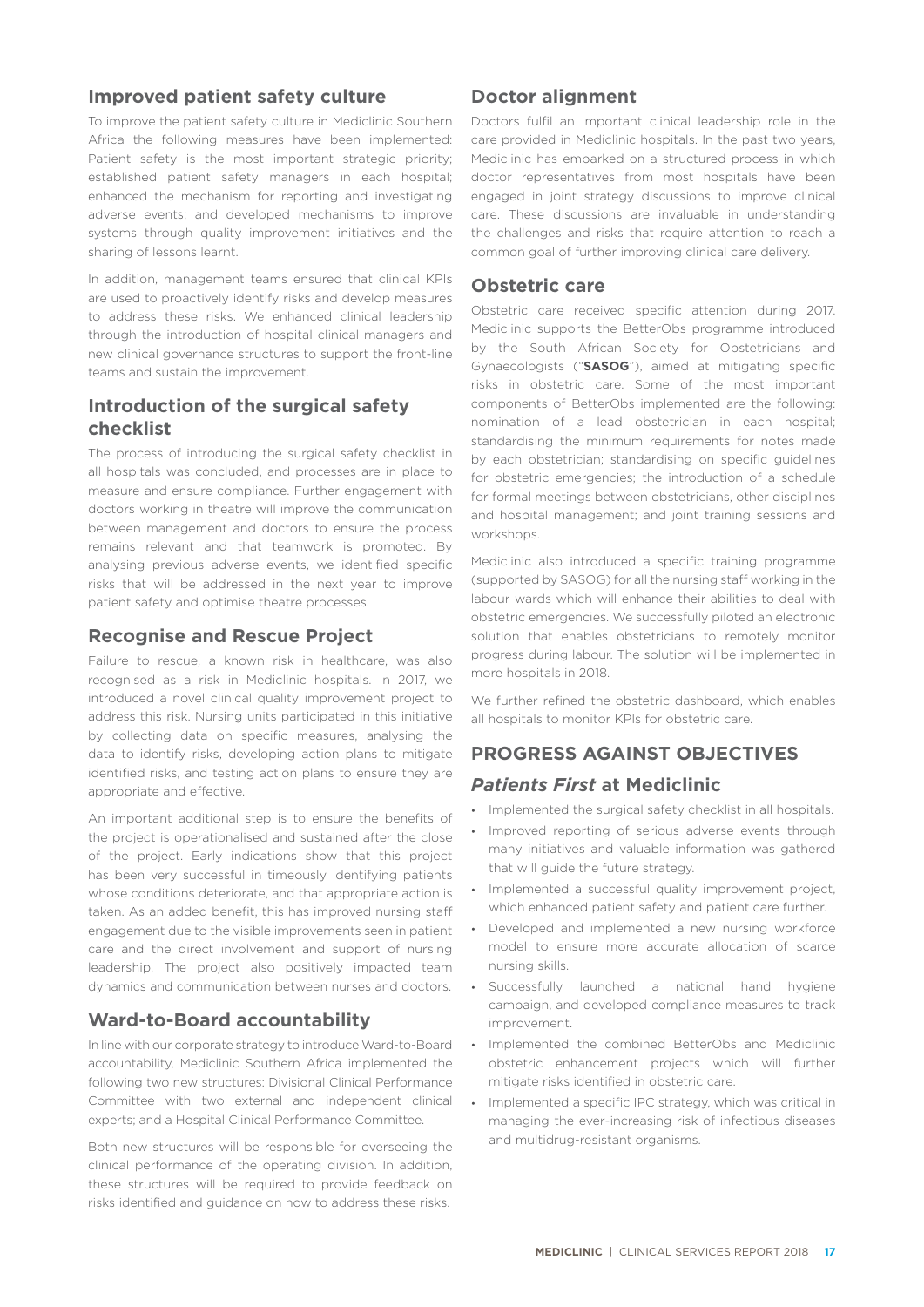## **Value-based care**

- **•** Implemented a new clinical performance oversight and governance model in collaboration with supporting doctors.
- **•** Developed (in collaboration with supporting doctors) and implemented two clinical pathways led by doctors.
- **•** Developed a comprehensive and integrated critical care strategy.
- **•** Developed a national stroke management strategy.

## **Clinical information systems**

Mediclinic Southern Africa developed a clinical information readiness strategy and a proposed roadmap for evaluating potential solutions.

## **FUTURE OBJECTIVES**

## *Patients First* **at Mediclinic**

- **•** Complete the implementation of specific patient safety initiatives aimed at preventing adverse events.
- **•** Implement specific training initiatives that will further enable staff to drive quality improvement continuously.
- **•** Develop and implement action plans that will improve hand hygiene compliance further.
- **•** Develop action plans to improve medication safety.
- **•** Further refine clinical performance measures.
- **•** Share more detailed clinical information with doctors.
- **•** Further reduce infection rates through the implementation of a comprehensive IPC strategy.

## **Value-based care**

- **•** Proceed with further appointments of hospital clinical managers.
- **•** Proceed with the further implementation of the new clinical performance, oversight and governance model in collaboration with supporting doctors.
- **•** Develop (in collaboration with supporting doctors) and implement more clinical pathways led by doctors.
- **•** Develop a structured implementation plan for the integrated comprehensive critical care strategy.
- **•** Implement the national stroke management strategy.

## **Clinical information systems**

Mediclinic Southern Africa will engage with specific service providers to evaluate potential solutions for the South African market and commence a thorough assessment of proposed solutions.

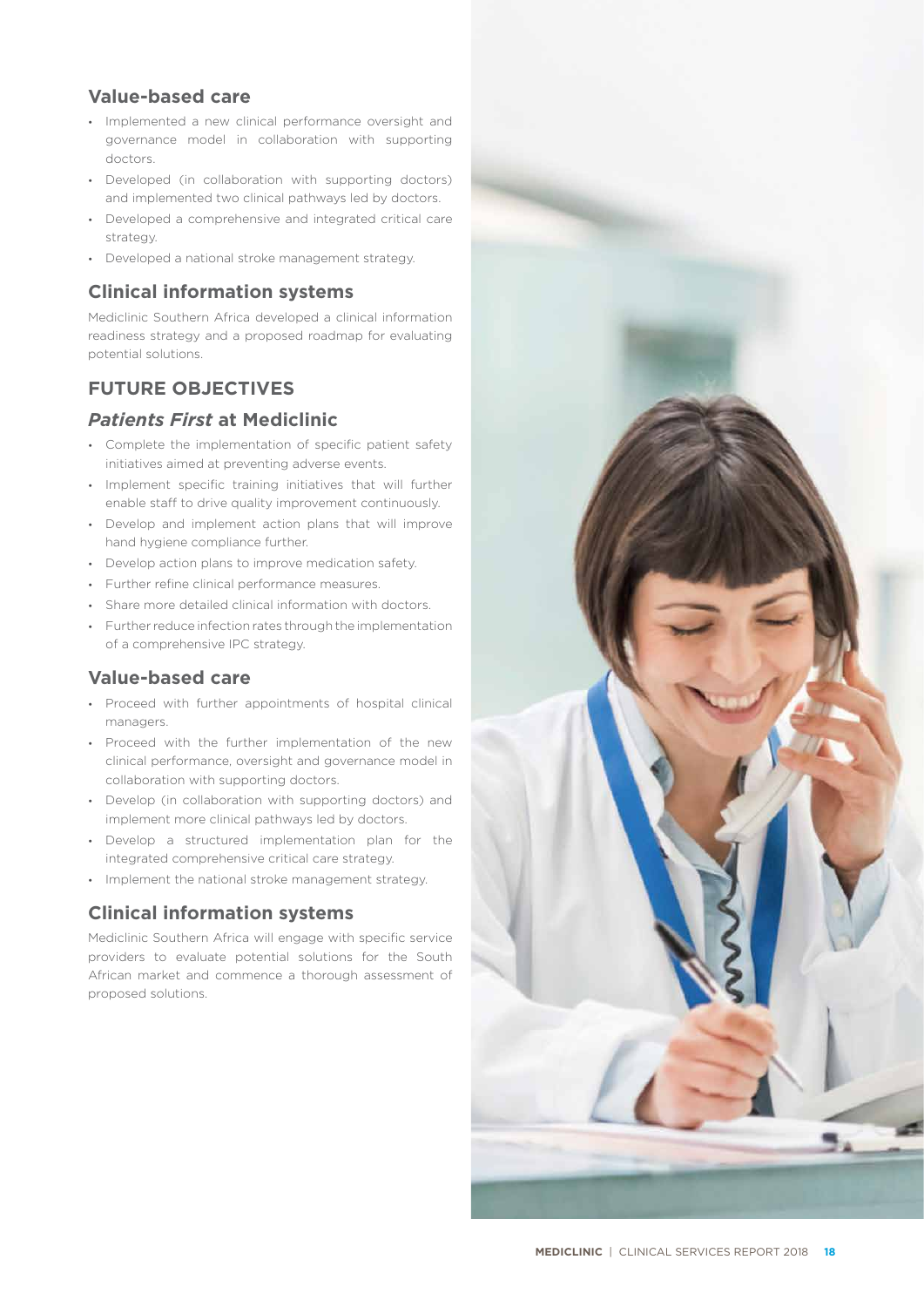## **MEDICLINIC MIDDLE EAST**

Mediclinic Middle East is the largest private healthcare provider in the UAE. The division operates six hospitals and 22 clinics in the emirates of Dubai, Abu Dhabi and the Western Region. The seventh hospital, Mediclinic Parkview, will begin operating in the latter half of 2018.

The relationship between the hospitals and clinics is in the form of a hub and spoke model, where the multidisciplinary clinics deliver primary care and specialist consultation services, as well as follow up from and referrals to the hospitals. The operational model was re-organised in early 2017. Each hospital has a few clinics reporting into the hospital structure, and they function as a cluster. This enables closer collaboration and improved oversight of activities between the hospitals and clinics.

The burden of disease of the UAE population mainly consists of chronic lifestyle diseases and communicable diseases. Chronic underlying medical conditions that might be present in a patient on admission to a hospital, could significantly impact the level of care the patient receives and/or length of stay during hospitalisation. Traumatology is limited to the state health facilities, and patients with major trauma are stabilised and transferred to state facilities.

The 2017 CCRG case mix index of Mediclinic Middle East was the lowest of the three divisions at 1.07 due to its young patient population. Inpatient length of stay measured in calendar days was a relatively short, at 2.94 days, which is in line with its low case mix index.

All Mediclinic Middle East hospitals employ full-time medical directors, who coordinate the clinical activities in the facility, and each hospital has active and functioning clinical hospital committees. The medical affairs board provides feedback to the senior management team, and acts as the clinical oversight and leadership in the hospitals. The multidisciplinary medical affairs board is chaired by the medical director. There are six sub-committees covering key areas, such as infection control, clinical risk management, credentialling, research, patient safety and pharmaceutical use.

Each multidisciplinary outpatient clinic has a practising clinician as its medical director. The medical director is responsible for all clinical aspects of the clinic and forms an integral part of the division's clinical management structure. All physicians undergo a formal credentialling and privileging process through a well-structured credentialling and privileging committee. In the second quarter of 2018, a standardised physician appraisal process will be rolled out.

All doctors will be evaluated annually through a structured doctor performance appraisal process. This includes feedback from peers and patients, reviewing KPIs, and any incidents and quality issues. Privileges are reviewed annually and depends on the physician's activity during the past year and additional skills obtained. Incident reporting is comprehensive, and any concerns raised are dealt with by the medical director and the clinical quality patient safety committee. All patient complaints are carefully investigated. If any problems arise, immediate action is taken, which includes counselling, remedial action, review of privileges or, if appropriate, termination of privileges.

The reporting lines to the chief clinical officer were amended to include the medical legal manager and the research project manager. Clinical research has become important across the combined Group. All research projects must comply with the regulatory framework and are overseen by a Clinical Research and Ethics Committee, and activities are reported monthly.

Hospital accreditation is a mandatory requirement of the Dubai Healthcare City Authority ("**DHCA**"), the Dubai Health Authority ("**DHA**") and the DoH in Abu Dhabi.

Mediclinic Al Noor Hospital in Abu Dhabi was successfully re-accredited by the Joint Commission International ("**JCI**") in November 2017.

In addition to the JCI accreditation, the laboratory of Mediclinic City Hospital achieved The College of American Pathologists accreditation in 2009, 2011, 2013, 2015 and 2017. Mediclinic City Hospital laboratory obtained ISO 15189:2009 certification in 2010, 2013 and early 2016. All laboratories in Abu Dhabi, Al Ain and the Western Region were successfully ISO certified in February 2018.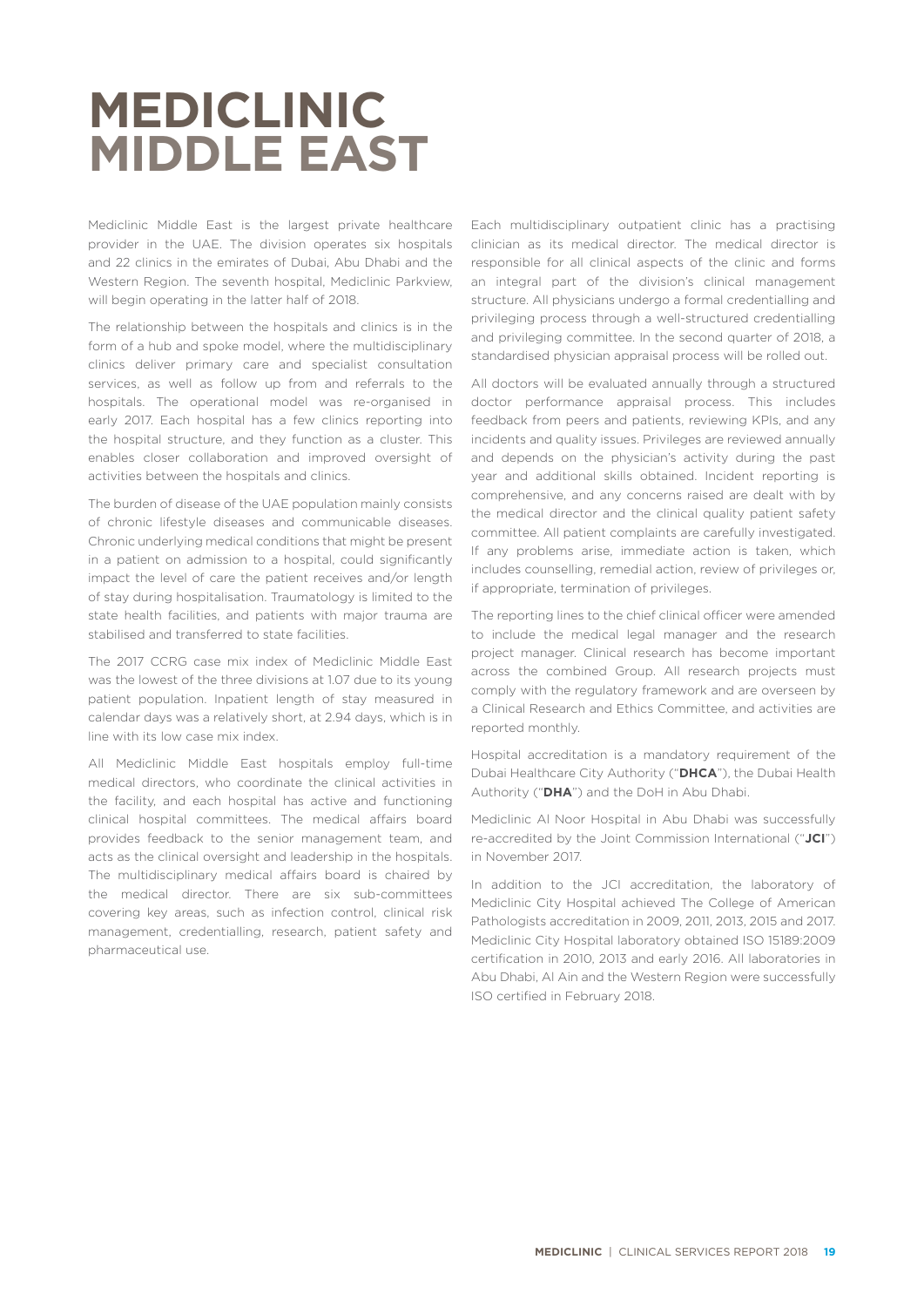## **CLINICAL PERFORMANCE**

## **Patient safety**

The patient safety culture is well entrenched in Mediclinic Middle East. It is a just culture with full support from senior management. *Patients First* is also the top strategic priority for Mediclinic International and the Mediclinic Middle East division is well aligned to support the Mediclinic Group's strategic objectives. A patient safety culture survey is undertaken regularly, and findings inform the clinical strategy.

#### **Adverse events**

All SAE, including never events, are investigated by a comprehensive, systematic analysis for identification of contributory factors and system-related errors. We employ a team approach in managing these events, which includes, but is not limited to, the medical and nursing directors, quality and patient safety officers, and other parties as required.

The WHO surgical safety checklist was rolled out in all the Group's facilities, and is an effective tool to avoid surgery or procedure-related never events. Compliance with the checklist is mandatory. All cases with potential medical legal consequences are reported monthly and a summarised version is shared with the medical legal manager and insurer.

#### **Medication errors**

The medication error rate increased markedly in 2017 compared to 2016, and the increase is statistically significant (**Figure 18**). In Mediclinic Middle East both outpatient and inpatient medication errors are reported and are classified as prescription, dispensing and administration errors.

The majority of medication errors were prescription errors, and were identified and corrected before reaching the patient. Insurance rejections were incorrectly reported as medication errors, which contributed to the high outpatient medication error rate in Mediclinic Middle East.

There is a continued focus on medication management. Focused medication audits and physician education and training are ongoing in all facilities. The implementation of the new EHR should play an important role in decreasing medication errors. The trend will be monitored and reported on an ongoing basis.

#### **Falls**

The fall rate increased by 25%, but is not statistically significant (**Figure 18**). Fall awareness and prevention remain a focus area for Mediclinic Middle East. The fall awareness campaign includes educational videos for employees, fall prevention posters in patient rooms, and creating a fall prevention booklet for patients and visitors.

Training for clinical staff in the division recommenced. The clinical education department is working on a programme in collaboration with the rehabilitation department.

#### **In-hospital pressure ulcers**

The in-hospital pressure ulcer rate increased by 150% compared with the 2016 rate, which is statistically significant (**Figure 18**). Various quality improvement projects were initiated, specifically in the CCU where the patient population has higher acuity levels with multiple comorbidities. A steady decline in the in-hospital pressure ulcer rate was noted in the latter part of 2017, and the trend will be closely monitored.

#### **FIGURE 18: ADVERSE EVENTS – MEDICLINIC MIDDLE EAST**

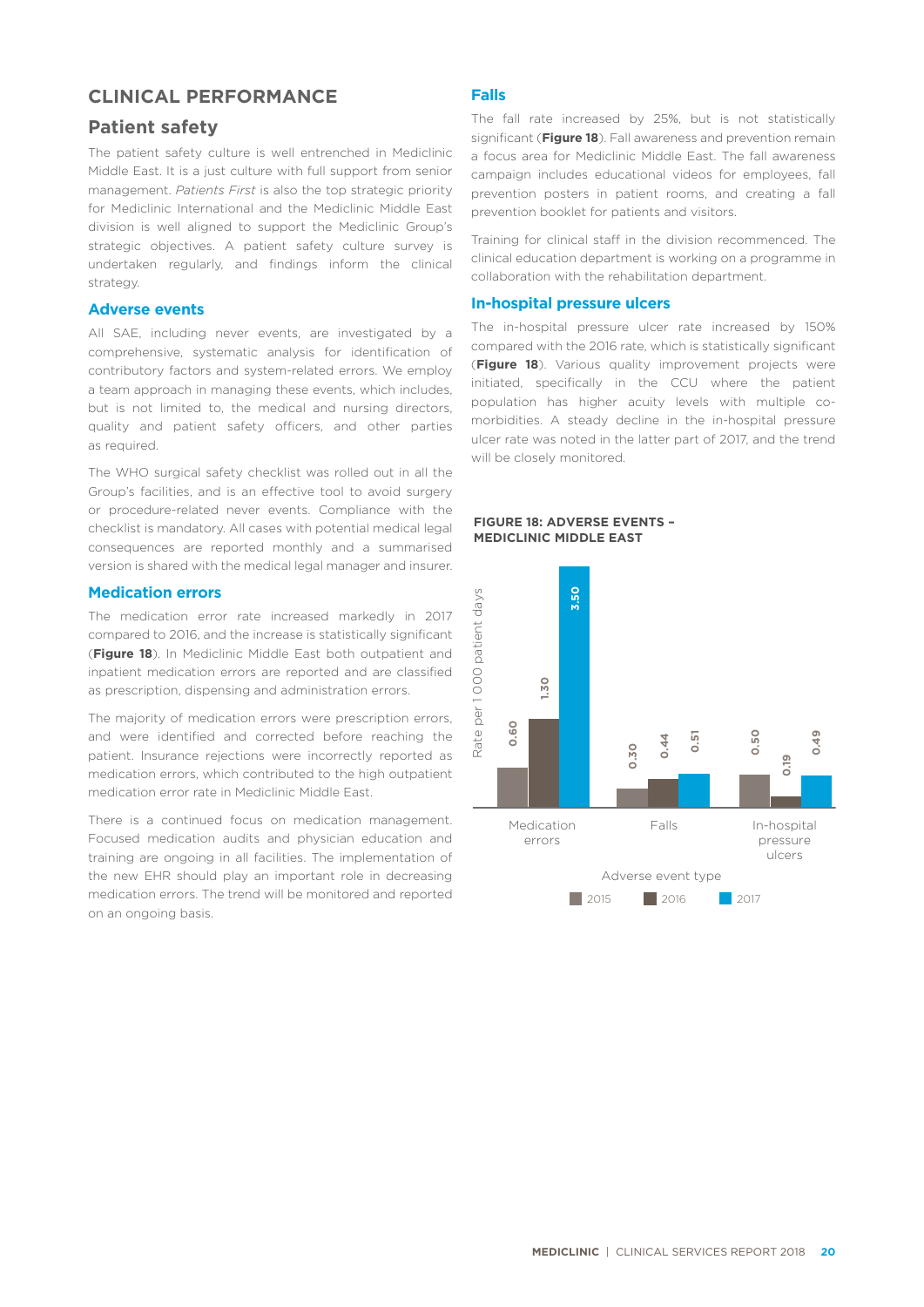## **Infection prevention and control Healthcare-associated infections**

Preventing HAI remains a key patient safety objective for Mediclinic Middle East. This includes standardising processes around infection control (based on international best practices), implementing care bundles (SSI, VAP, CLABSI and CAUTI) and a surveillance programme with a multilayer methodology. This methodology includes surveillance that is active and passive, patient and laboratory-based, prospective and retrospective, priority-directed and comprehensive.

A divisional infection control committee was established to standardise the infection control policies and procedures across the division. We have dedicated, internationally certified infection control officers in each hospital and in the ambulatory care facilities. This is the combined responsibility of the head nurse and the medical directors of the clinic. Infection control link team members are identified for each facility and receive regulatory authority accredited training.

**Figure 19** shows the decrease in the HAI rate by 12.5% from 2016 to 2017. This decrease is not statistically significant. There is a continued focus on current IPC practices in the division, with a specific focus on the implementation of care bundles in the CCU and compliance to antibiotic prophylaxis guidelines.

**Figure 20** reflects that the CAUTI rate decreased by 15.9%, the CLABSI rate decreased by 13.6% and VAP rate decreased by 76.1% compared to 2016. Although the decrease in the CLABSI and CAUTI rates are not statistically significant, the decrease in the VAP rate is. A change in the Centres for Disease Control and Prevention definition of HAI, especially for VAP, contributed significantly to the decline in the rate.

**Figure 21** indicates that the SSI rate decreased by 27.7% when compared to 2016, however, the change is not statistically significant.

Antimicrobial stewardship remains a focus area. Antibiotic stewardship programmes are in place across the group and standardised antibiotic guidelines are available on the Abu Dhabi and Dubai campuses.

#### **FIGURE 19: HEALTHCARE-ASSOCIATED INFECTIONS – MEDICLINIC MIDDLE EAST**



#### **FIGURE 20: DEVICE-ASSOCIATED INFECTIONS – MEDICLINIC MIDDLE EAST**





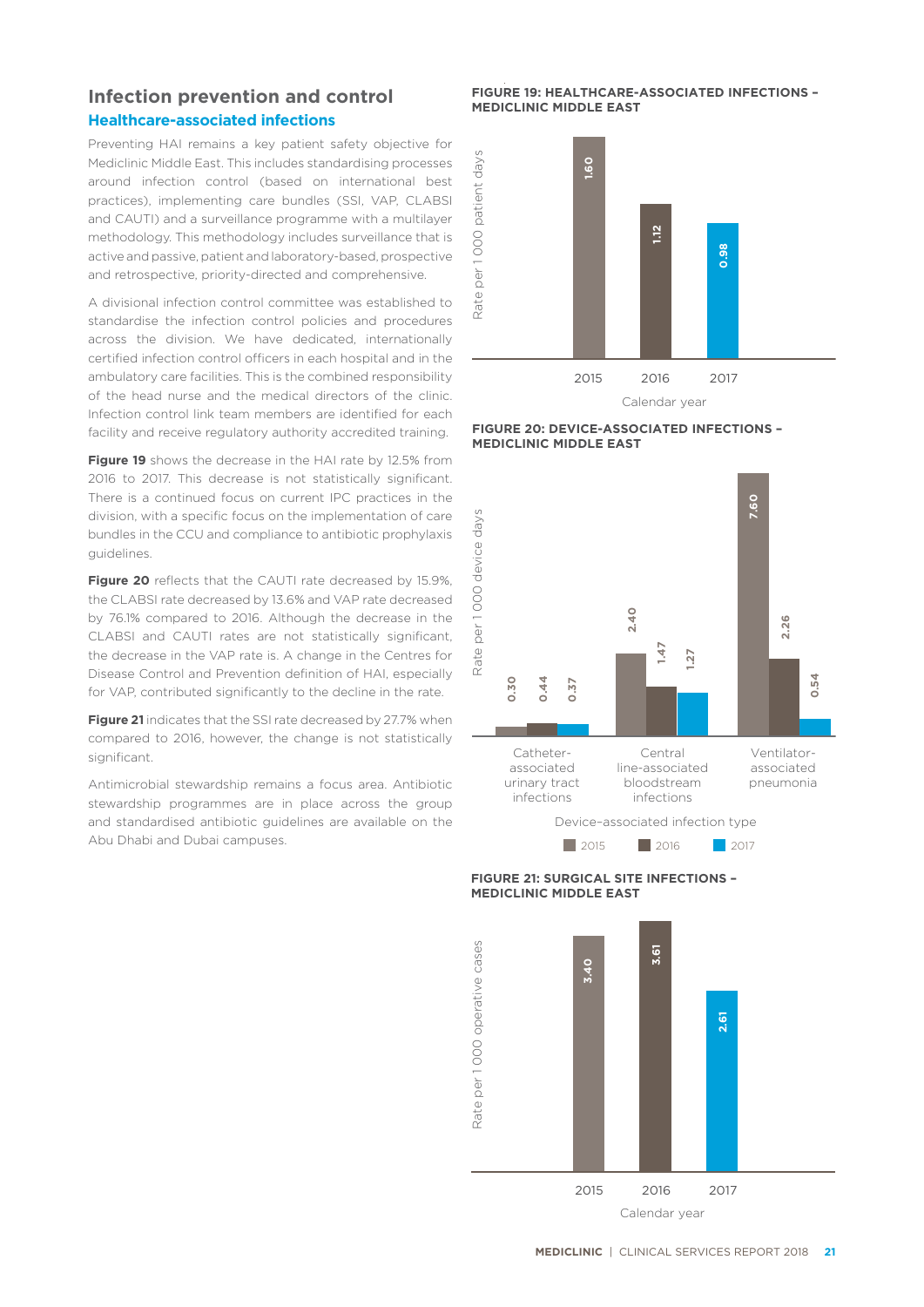## **CLINICAL EFFECTIVENESS**

## **Mortality**

The inpatient mortality rate for the division is low, and decreased by 4.16% compared to 2016. All unnatural deaths are discussed and reviewed at the Hospital Mortality and Morbidity Committee (a subcommittee of the Clinical Quality and Patient Safety Committee).

**Figure 22** reflects a 4.16% decrease in the mortality rate in 2017 compared to 2016, however, the decease is not statistically significant.

**Figure 23** indicates that the re-admission rate increased by 12.24% compared to 2016, however, the increase is not statistically significant.

## **SAPS 3 critical care mortality**

SAPS 3 has been implemented in all the CCU in Mediclinic Middle East since October 2016. It replaced the APACHE IV scoring system, which was only implemented in the Dubai facilities. This will ensure that outcomes can be benchmarked across the Group. The data collected for 2016 was only part of the calendar year and not suitable for including as a comparative value for 2017. The performance of the SAPS 3 model was calibrated. Even though the mortality index is 1.4 (**Table 4**), the crude mortality rate is low. The predicted mortality rate is influenced by the accuracy of the data, and the validation of data quality is a focus area for 2018.

#### **TABLE 4: SAPS 3 MORTALITY INDEX – MEDICLINIC MIDDLE EAST**

|                                     | 2017    |
|-------------------------------------|---------|
| Cases                               | 2 2 6 9 |
| Average age of patients (years)     | 41.0    |
| Number of mortality cases           | 68      |
| Mortality rate (%)                  | 3.0     |
| SAPS 3 expected mortalities (cases) | 49      |
| SAPS 3 expected mortality rate (%)  | 2.14    |
| SAPS 3 mortality index              | 1.4     |
| Average SAPS 3 score                | 56.3    |

#### **FIGURE 22: INPATIENT MORTALITY – MEDICLINIC MIDDLE EAST**



#### **FIGURE 23: RE-ADMISSION RATES – MEDICLINIC MIDDLE EAST**

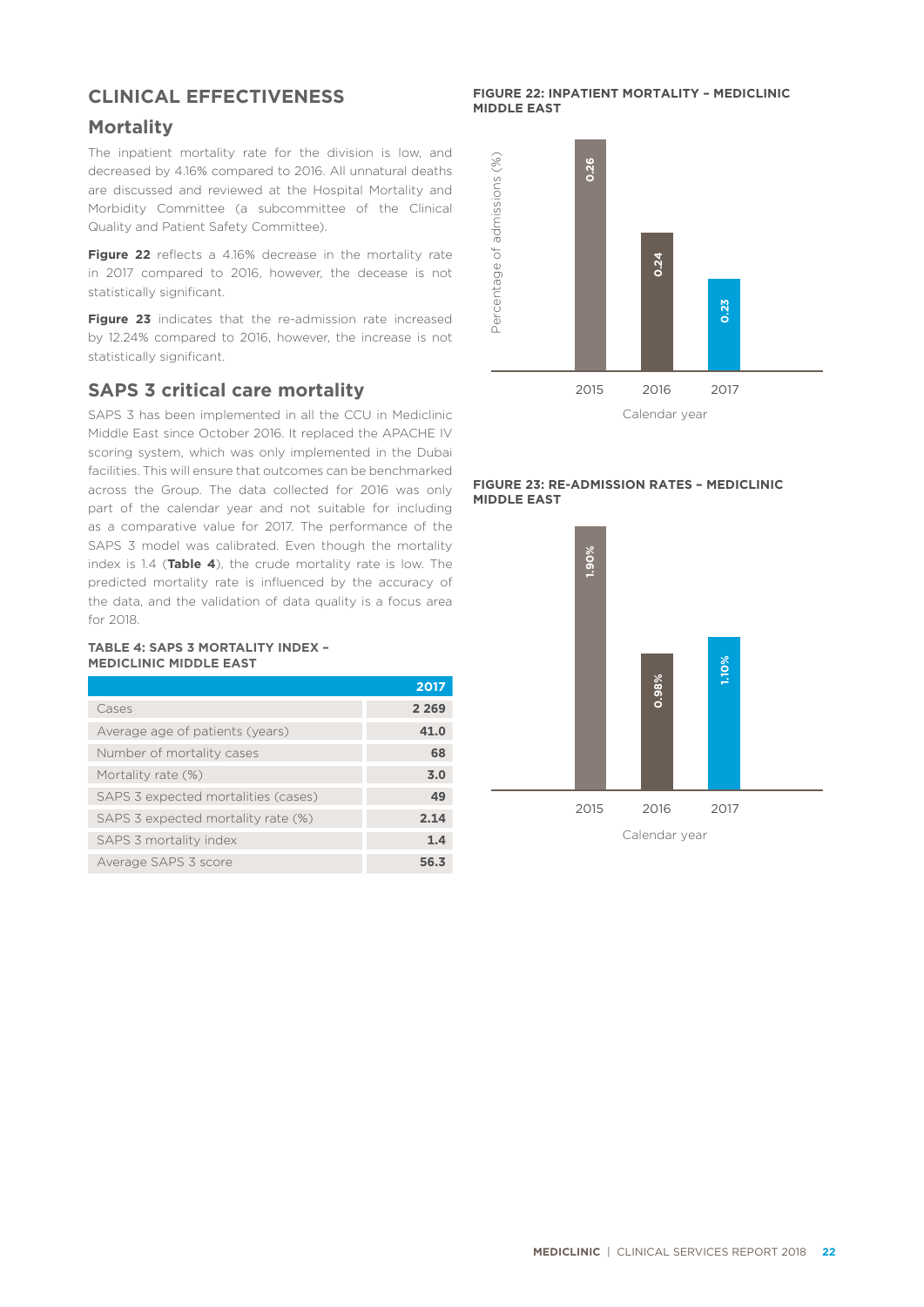## **Vermont Oxford Network**

The Vermont Oxford database participation is well entrenched in the Mediclinic Middle East facilities and was rolled out in both hospitals in Abu Dhabi, as well as the Mediclinic Al Ain Hospital from 1 January 2017. This is an important initiative to measure performance and improve the quality of care delivered to our patients.

**Figures 24** and **25** indicate that the number of VLBW cases admitted to neonatal intensive care units are low however the outcomes are in line with the key performance indicator of VON.



**FIGURE 24: AVERAGE BIRTH WEIGHT, GESTATIONAL AGE AND ADMISSIONS FOR VLBW INFANTS – MEDICLINIC MIDDLE EAST**



**2015** 2016 2017 **Vermont 2016** 

**FIGURE 25: NEONATAL KEY PERFORMANCE MEASURES – MEDICLINIC MIDDLE EAST**

<sup>1</sup> CLD - Chronic lung disease

2 IVH – Intraventicular haemorrhage 3 PVL – Periventricular leukomalacia

4 ROP – Retinopathy of prematurity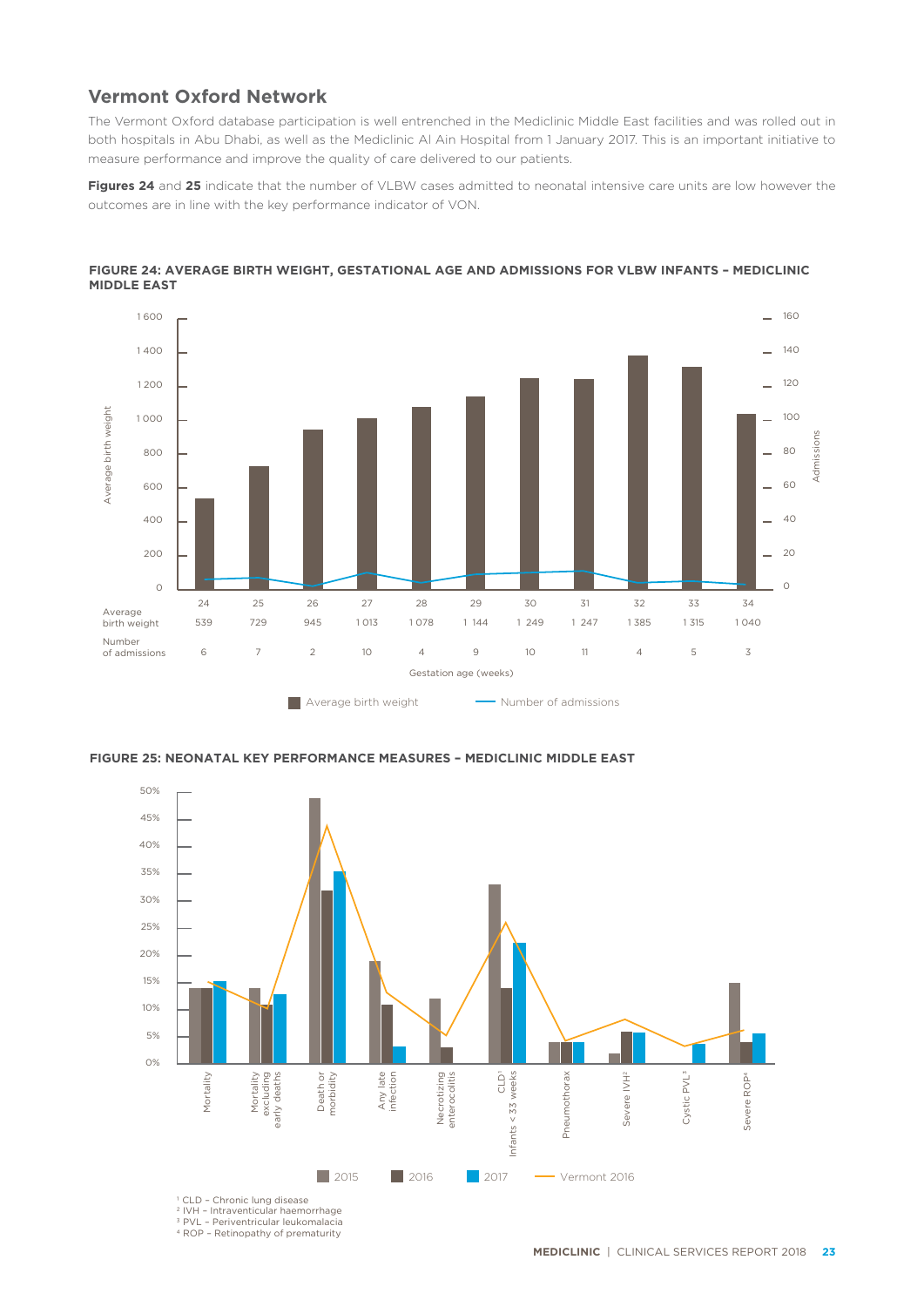## **VALUE-BASED CARE**

## **Comprehensive Cancer Centre, Mediclinic City Hospital**

The Comprehensive Cancer Centre ("**CCC**") at Mediclinic City Hospital has been operating successfully since its opening in late 2016. It provides a full range of cancer services utilising a multidisciplinary approach in management.

The CCC team has grown since the start, and now consists of 12 surgeons, two medical oncologists, three haematologists, two radiation oncologists, two nuclear medicine consultants, two physicists, 10 specialised nurses, seven technologists and a dedicated reception administration team.

The specialised multidisciplinary team provides care for all cancers, the five largest patient groups being breast, colorectal, gynaecological, head and neck, urology and brain cancer. Breast cancer is the most common type of cancer, and these patients are served by a highly skilled team consisting of specialised surgeons, breast radiologists, and radiation oncologists, in addition to a dedicated breast care nurse.

The professional work of the clinical team is supported by Hospital Angels volunteers, who help with psychological and physical support to cancer patients. The Hospital Angels are drawn from community volunteers in addition to medical students from Mohamed Bin Rashid University, which is affiliated with Mediclinic City Hospital.

The CCC continues to introduce the latest technology to the region, and in 2017 introduced two new techniques in radiation oncology, namely Stereotactic Radiotherapy Surgery and Stereotactic Body Radiation Therapy. To date, 13 patients have benefited from these new advances in radiotherapy. The plan is to introduce Brachytherapy and to treat the first patient with this technique in early May 2018.

The number of patients treated at CCC has been consistently increasing since the centre's opening. In 2017, 517 cancer patients were investigated and treated (303 patients in 2016). In the past financial year, the centre saw 250 new patients in radiotherapy, and delivered 3 200 chemotherapy sessions, 730 PET scans and 10 300 outpatient visits in (medical oncology).

Mediclinic is active in the promotion and prevention of cancer. We participated in the world cancer day in February 2018 with the "We Can" screening campaign.

JCI Clinical Care Programme Certification is targeted for 2018 to ensure the highest level of quality of cancer services. We have a plan for extensive collaborative work between all the oncology disciplines to achieve standardisation of clinical pathways to ensure quality of cancer services across Mediclinic Middle East hospitals and clinics.

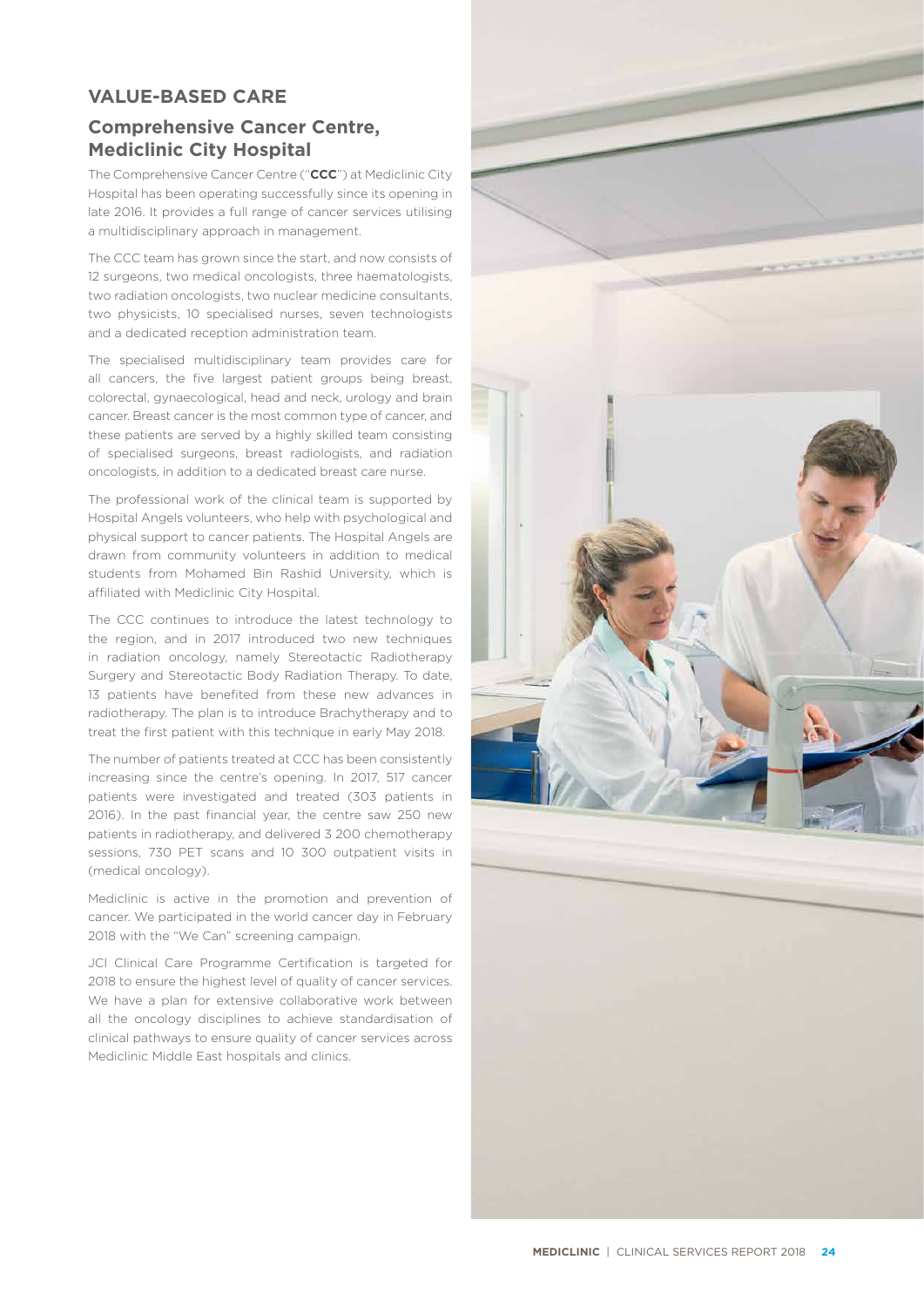#### **Laboratory services**

The financial year 2018 has been a year of achievement for the Group's laboratory services. We made significant progress on all key objectives including, but not limited to, service consolidation, operational efficiency and clinical effectiveness, cost control, quality assurance including accreditation, and modernisation of services.

In 2017, 10 small and peripheral laboratories were decommissioned and three large central laboratories were created in Dubai, Abu Dhabi and the Al Ain regions. A new laboratory was opened in Al Jowhara hospital, with a plan to open another laboratory in the forthcoming Mediclinic Parkview Hospital. We created a sophisticated and efficient logistic plan to serve the extended laboratory network to ensure effective turnaround time for results.

We achieved laboratory service efficiency and increased staff productivity through an effective HR plan, including clearer definitions of roles and suitable job planning with continuous monitoring of staff performance and productivity. In addition to service provision, the senior laboratory employees are closely involved in multidisciplinary team meetings to support clinical colleagues in key clinical services such as oncology, gastroenterology and neurology.

The laboratory service was able to achieve greater cost efficiency through a successful contract negotiation and developing a partnership with one of the main suppliers of laboratory reagents and consumables. The service contract

process is clear and transparent, with well-established procedures for procurement and contracting that have the approval of all our stakeholders. This led to a wellcoordinated supply chain to support our large panel of tests and products.

Service modernisation is a key objective of the laboratory services. Two areas were achieved to date, including the introduction of the most modern division for chemistry analysis and agreement of the plan to introduce full automation to core laboratory services. The second area for modernisation was the upgrade of the laboratory information system in the Abu Dhabi and Al Ain regions. The laboratory service is currently working on implementing the new laboratory system from the hospital information system – Bayanati Intersystem project.

As for quality management, the laboratory service proactively monitored all essential laboratory KPIs for quality management and assurance of the laboratory service as outlined by quality management systems such as CAP and ISO 15189 (**Table 5**). All Mediclinic Middle East laboratories are participants in proficiency testing, and all achieved ISO 15189 and/or CAP laboratory accreditation schemes in 2017.

Overall, Mediclinic Middle East laboratory services had a successful year, and the laboratory service is streamlined efficient and ready to face the challenges of healthcare businesses of the Middle East.

|                           | <b>DUBAI</b>                |                                                         | <b>ABU DHABI AND AL AIN</b> |                                                           |
|---------------------------|-----------------------------|---------------------------------------------------------|-----------------------------|-----------------------------------------------------------|
|                           | 2016                        | 2017                                                    | 2016                        | 2017                                                      |
| Number of laboratories    | 8                           | 4 (new<br><b>MPAR)</b>                                  | 11                          | 5 (new<br><b>MJOW)</b>                                    |
| Laboratory accreditations | CAP&<br>ISO 15189           | CAP&<br><b>ISO 15189</b>                                | None                        | <b>ISO 15189</b>                                          |
| Test centralisation       | Limited                     | <b>Completed</b>                                        | None                        | <b>Completed</b>                                          |
| HR plan                   | None                        | <b>Completed</b>                                        | None                        | <b>Completed</b>                                          |
| Effectiveness             | Partial                     | <b>Measured</b><br>and audited                          | No evidence                 | <b>Measured</b><br>and audited                            |
| Efficiency/productivity   | Partial                     | <b>Measured</b><br>and audited                          | No evidence                 | <b>Measured</b><br>and audited                            |
| Contracts                 | Controlled &<br>Coordinated | <b>Full control</b><br>(laboratory,<br>legal<br>and SC) | Hospital<br>control         | <b>Full control</b><br>(laboratory,<br>legal<br>and SC)   |
| IT/LIS                    | Complete<br>network         | LIS project<br>ready                                    | Fragmented<br>system        | <b>Upgraded</b><br>network<br><b>LIS project</b><br>ready |
| Supply chain              | Coordinated                 | Coordinated                                             | Fragmented                  | Coordinated                                               |

#### **TABLE 5: LABORATORY SERVICES QUALITY MANAGEMENT**

**Note:**

*The information reflects changes made to laboratory structures and services since the acquisition of Al Noor in 2016.*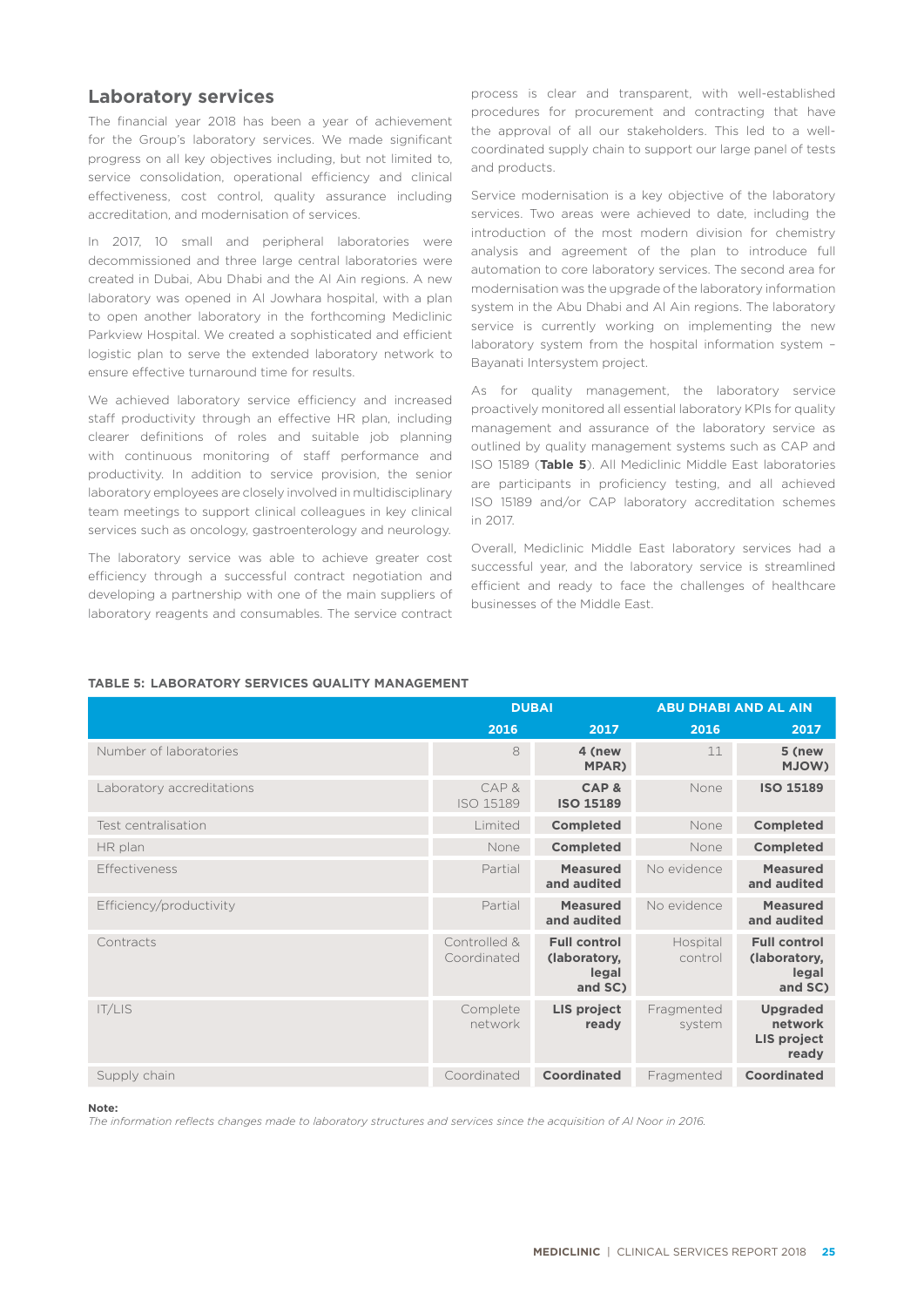## **PROGRESS AGAINST OBJECTIVES**

## *Patients First* **at Mediclinic**

- **•** Appointed quality and patient safety officers, established a quality department on corporate level and updated its patient safety strategy.
- **•** Mediclinic Al Noor hospital was successfully re-accredited by JCI in November 2017.
- **•** Standardised clinical indicators across the group, and created a central repository.
- **•** Implemented SAPS 3 in all CCU across all the Mediclinic Middle East hospitals.
- **•** Implemented the VON databases in all the division's facilities.
- **•** Combined the clinical services departments of the group, which was implemented, expanded and embedded in all the clinical oversight committee structures.
- **•** Developed clinical KPIs for doctors, and will be part of the formal doctors' appraisal process implementation plan for 2018.

## **Value-based care**

- **•** The division expanded on the affiliation agreement with the Mohammed Bin Rashid University of Health Sciences ("**MBRUHS**") in Dubai. Mediclinic City Hospital is an accredited external training facility for medical students, and the second intake of medical students was enrolled in September 2017.
- **•** Mediclinic Middle East hosted a successful first annual research day in February 2018 at MBRUHS.
- **•** We developed the current breast and metabolic centres at Mediclinic City Hospital to streamline clinical processes.
- **•** The division commissioned a stroke centre at Mediclinic City Hospital and obtained the certification by the German Stroke Association in January 2018.
- **•** Mediclinic Middle East successfully commissioned and opened the new CCC in the north wing expansion at Mediclinic City Hospital.
- **•** The division signed off a cancer strategy that includes the clinical oversight structure, site-specific tumour board structure and function as well as scope of service delivery at the different facilities.
- **•** The division implemented the centralisation and consolidation strategy of laboratory services for the group.
- **•** Mediclinic City Hospital laboratory was successfully reaccredited by CAP in August 2017.
- **•** Successfully obtained the ISO certification for all the laboratories in the Abu Dhabi, Al Ain and Western Region.
- **•** Mediclinic Middle East relocated and commissioned the in-vitro fertilisation ("**IVF**") and dialysis centres (previously located in Mediclinic Al Noor hospital in Abu Dhabi) to Mediclinic Al Ain hospital.
- **•** Mediclinic is in the process of reviewing the existing clinical pathways and developed additional pathways in preparation for the implementation of diagnosis-related groups and the implementation of the new EHR system.

## **Clinical information systems**

Mediclinic Middle East selected a new EHR system for the group.

## **FUTURE OBJECTIVES**

## *Patients First* **at Mediclinic**

- **•** Implement the standardised doctors' appraisal process across the group.
- **•** Finalise the scope and project plan for the nursing performance management system.
- **•** Expand and implement new clinical indicators across the group.
- **•** Expand the outcome database participation and roll out the obstetrics dashboard.
- **•** Formulate the JCI re-accreditation preparedness plan for all the facilities in the group.
- **•** Update the quality and patient safety strategy for the group.
- **•** Develop a strategy for managing quality indicators (as defined by the regulators) and agree on a quality management framework for the group.
- **•** Align the clinical risk management strategy to the Group.
- **•** Define a clear strategy for the establishment of centres of excellence in the group.

## **Value-based care**

- **•** Finalise the formulation of the clinical strategy for certain key service lines for the group (IVF, metabolic centre, vascular surgery, cosmetics, etc.).
- **•** Continue developing the metabolic surgery service at Mediclinic Airport Road hospital and prepare for the accreditation of the centre.
- **•** Further develop and expand coordinated care initiatives across the group (breast centre, CCC, metabolic centre, etc.).
- **•** Continue the centralisation and consolidation strategy for laboratory services in the group.
- **•** Define a strategy for doctors benchmarking.
- **•** Develop a strategy to centralise radiology services across the group.

## **Clinical information systems**

Mediclinic Middle East will implement the newly selected EHR system across the group as per the agreed project plan.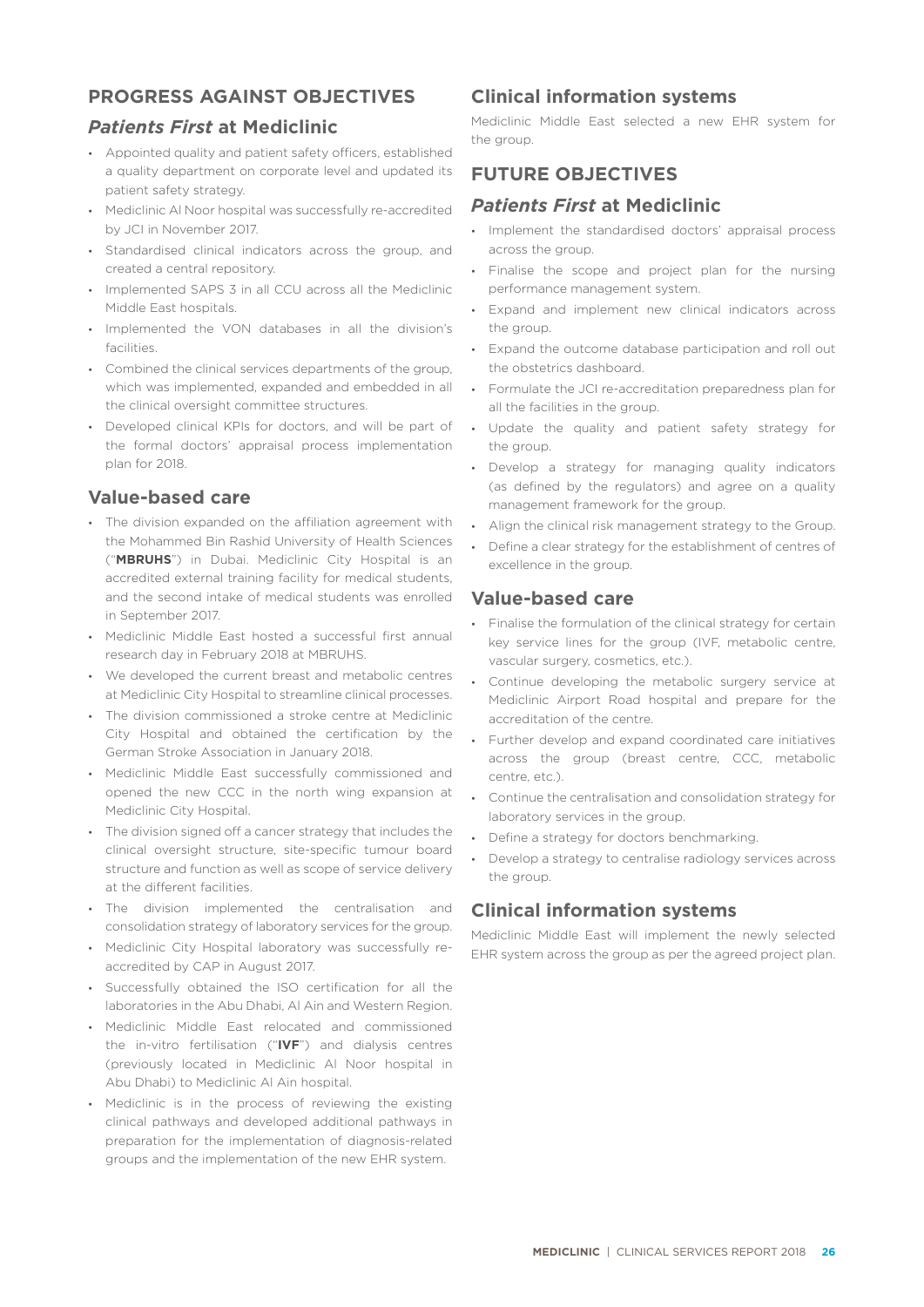## **OVERALL CONCLUSION**

The Mediclinic Group has developed a strong focus on clinical performance to ensure efficient, effective and safe patient care of the highest standard. This includes strategic alignment and effective collaboration between divisions. Early indications are that this approach is successful, as illustrated by the positive trends in the report. We believe Mediclinic is well positioned to successfully manage the complexities of private healthcare delivery in the geographic areas in which we operate.